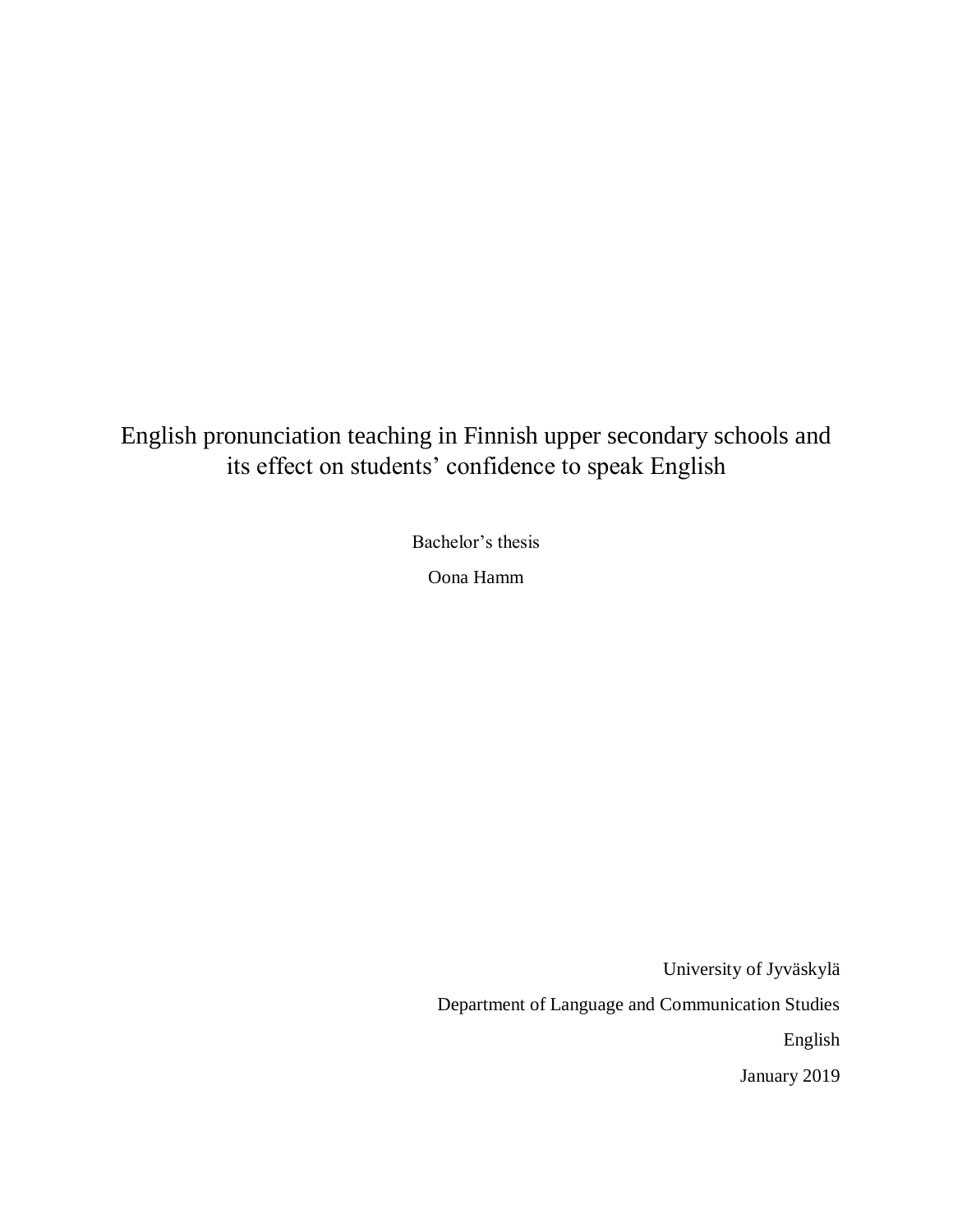| ∥Tiedekunta – Faculty<br>Humanistis-yhteiskuntatieteellinen                                                                                                                        | Laitos - Department<br>Kieli ja viestintätieteiden laitos |
|------------------------------------------------------------------------------------------------------------------------------------------------------------------------------------|-----------------------------------------------------------|
| ∥Tekijä – Author<br>Oona Hamm                                                                                                                                                      |                                                           |
| ∥Työn nimi – Title<br>English pronunciation teaching in Finnish upper secondary schools and its effect on students'<br>confidence to speak English                                 |                                                           |
| Oppiaine – Subject<br>Englanti                                                                                                                                                     | Työn laji – Level<br>Kandidaatin tutkielma                |
| $\parallel$ Aika – Month and year<br>l Tammikuu 2019<br><b><i>Presentation of the contract of the contract of the contract of the contract of the contract of the contract</i></b> | Sivumäärä – Number of pages<br>$22 + 1$ liite             |

## **Tiivistelmä – Abstract**

Ääntäminen on tärkeä osa kielitaitoa ja sen tärkeys korostuu erityisesti vieraita kieliä puhuttaessa. Ääntäminen vaikuttaa ymmärrettävyyteen ja puhetapa on ulkoisen olemuksen lisäksi yksi ensimmäisistä asioista, joihin ihmiset kiinnittävät huomiota tutustuessaan uusiin ihmisiin. Suomalaisessa lukiokoulutuksessa ääntämisen opetukseen ei kuitenkaan ole kiinnitetty paljoa huomiota, sillä ääntämistä tai puhetaitoja ei testata suomalaisessa ylioppilastutkinnossa.

Tämän tutkimuksen tarkoitus oli selvittää nykyisten pää- tai sivuaineenaan englantia opiskelevien yliopisto-opiskelijoiden kokemuksia ääntämisen opetuksesta lukiossa. Lisäksi tutkimuksen tarkoituksena oli selvittää tuntevatko opiskelijat itsensä varmoiksi puhuessaan englantia sekä onko heidän lukiossa saamallaan ääntämisen opetuksella ollut vaikutusta itsevarmuuden kehittymiseen. Tutkimuksen aineisto kerättiin nettikyselyllä. Kysymykset käsittelivät opiskelijoiden kokemuksia ääntämisen opetuksesta lukiossa sekä heidän tuntemuksiaan koskien itsevarmuutta, kielenkäytön vaivattomuutta sekä valmiutta käyttää kieltä yllättävissä tilanteissa.

Tutkimustuloksista selvisi, että suurin osa englannin yliopisto-opiskelijoista tuntee olonsa itsevarmaksi puhuessaan englantia, mutta huomattava määrä heistä kuitenkin koki lukiossa saamansa ääntämisen opetuksen puutteelliseksi. Suurimmaksi puutteeksi opiskelijat kokivat henkilökohtaisen palautteen ja ohjaamisen puuttumisen sekä opetuksen yksitoikkoisuuden. Oppilaiden itsevarmuus käyttää kieltä oli kehittynyt pääsääntöisesti koulun ulkopuolella. Tutkimustulokset osoittavat, että ääntämisen opetuksen laatuun tulisi suomalaisessa lukiokoulutuksessa panostaa entistä enemmän ja sen tulisi olla yksilöllisempää sekä monipuolisempaa.

**Asiasanat – Keywords** pronunciation teaching, pronunciation instruction, confidence

**Säilytyspaikka – Depository** JYX

**Muita tietoja – Additional information**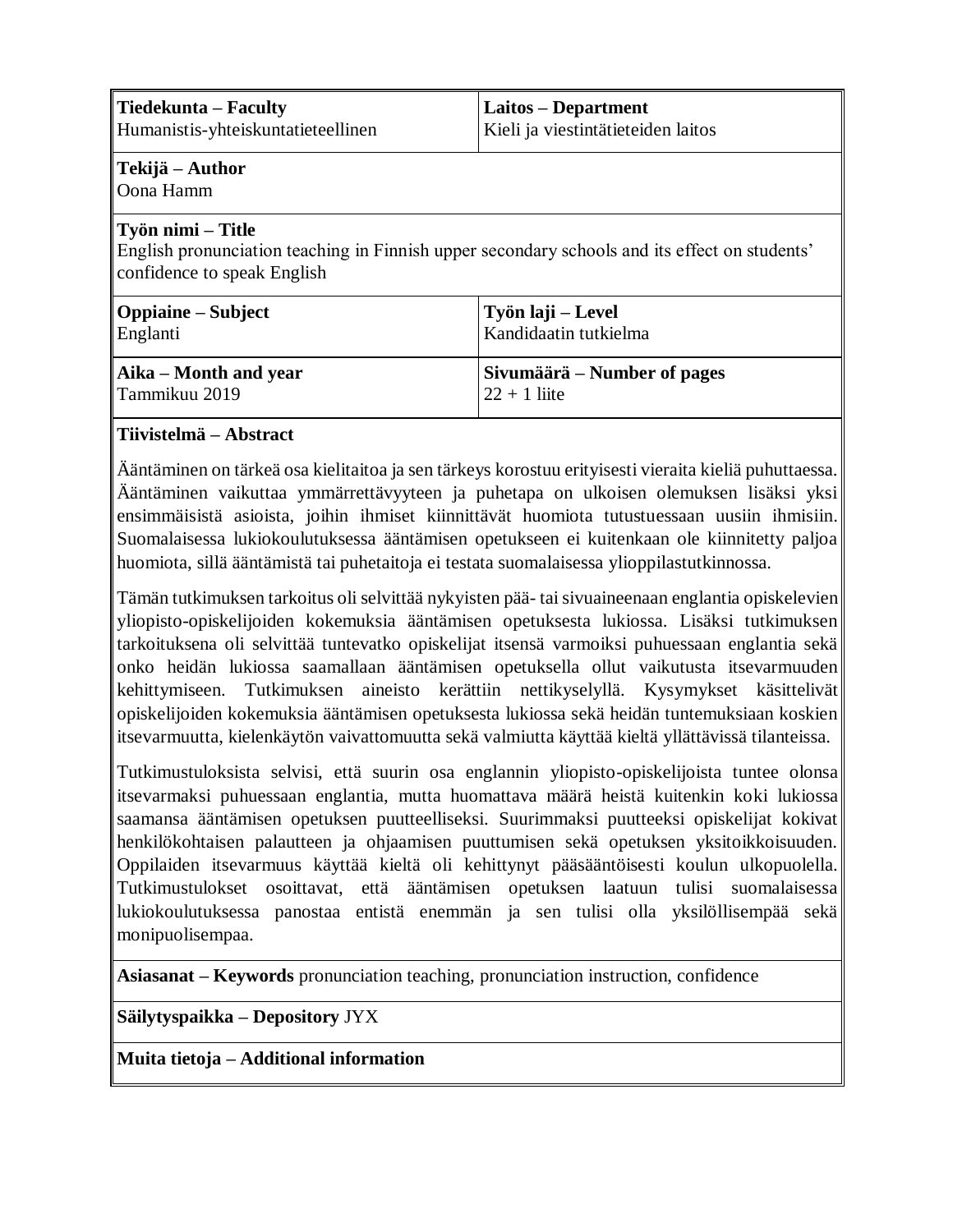# **TABLE OF CONTENTS**

| 2 PRONUNCIATION TEACHING AND STUDENTS' CONFIDENCE IN SPEAKING                                |  |
|----------------------------------------------------------------------------------------------|--|
| 2.1                                                                                          |  |
| 2.2                                                                                          |  |
|                                                                                              |  |
|                                                                                              |  |
|                                                                                              |  |
|                                                                                              |  |
| 3.1                                                                                          |  |
| 3.2                                                                                          |  |
| 3.3                                                                                          |  |
|                                                                                              |  |
|                                                                                              |  |
|                                                                                              |  |
|                                                                                              |  |
|                                                                                              |  |
|                                                                                              |  |
| 4.4 Students' satisfaction towards their pronunciation skills and effortlessness of language |  |
|                                                                                              |  |
|                                                                                              |  |
|                                                                                              |  |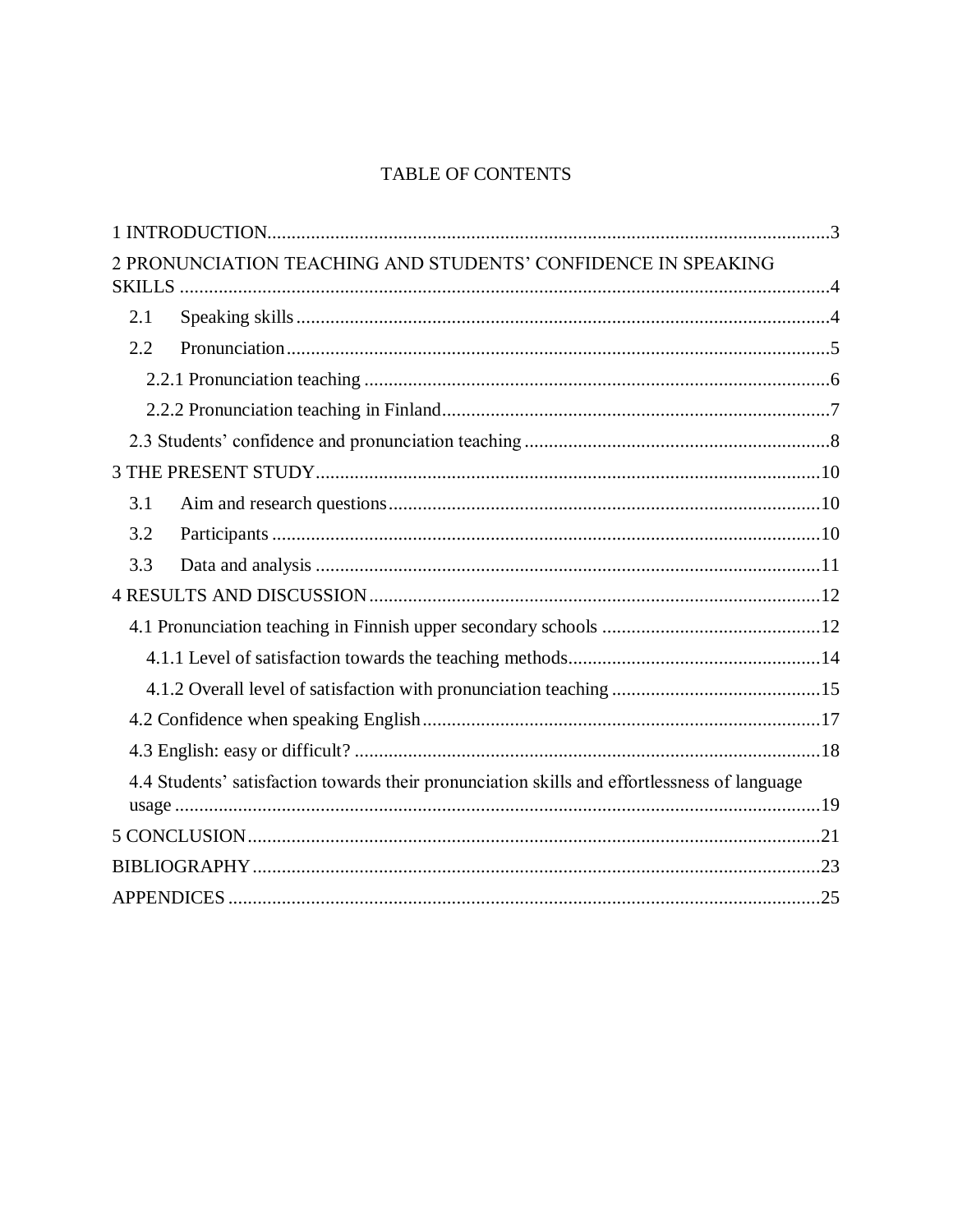# <span id="page-3-0"></span>**1 INTRODUCTION**

When we meet new people, perhaps from other cultures, an important part of the first impression is the way we speak. In addition, when we are learning to speak a new language, one of the most important features to get your speech to flow smoothly and thus to give a good first impression is to acquire sufficient pronunciation skills. It can even be said that pronunciation is one of the most noticeable features in one's speech. Especially when a non-native person is speaking a foreign language the interlocutors often concentrate on the distinctive pronunciation. People tend to judge others by their speaking skills and if one cannot pronounce correctly, others may not understand what is being said, and they might think that the speaker is incompetent in the language (Luoma 2004; Peltola, Lintunen and Tamminen 2014).

In addition to intelligibility, some scholars have argued that pronunciation skills can affect speakers' confidence to speak the language (Romova and Neville-Barton 2007; Atli and Bergil 2012; Peltola et al. 2014). In order to produce coherent speech, one must acquire some level of confidence in their language skills. Thus, the lack of pronunciation skills can create considerable communicational challenges to foreign language learners.

However, despite the importance of pronunciation, English pronunciation has often been neglected in teaching and research, because many teachers find it difficult to teach (Iivonen, Aulanko and Vainio 2005; Gilakjani 2012). In addition, many educational systems concentrate only on writing, reading and listening skills that are concretely tested and consequently pronunciation is excluded. For example, the matriculation exam in Finnish upper secondary education does not test pronunciation skills at all.

Lately more attention has been paid to pronunciation, but in Finland only few large-scale studies concerning English pronunciation teaching have been made (see Lintunen 2004, Iivonen et al. 2005, Tergujeff 2013). In addition, no previous study in Finland has directly concentrated on the influence of pronunciation teaching to students' confidence to speak English. The aim of this study is to find out what Finnish university students' perceptions on the pronunciation teaching they have received in upper secondary school are and whether the teaching they have received has affected their current speaking skills and their ability and confidence to speak English.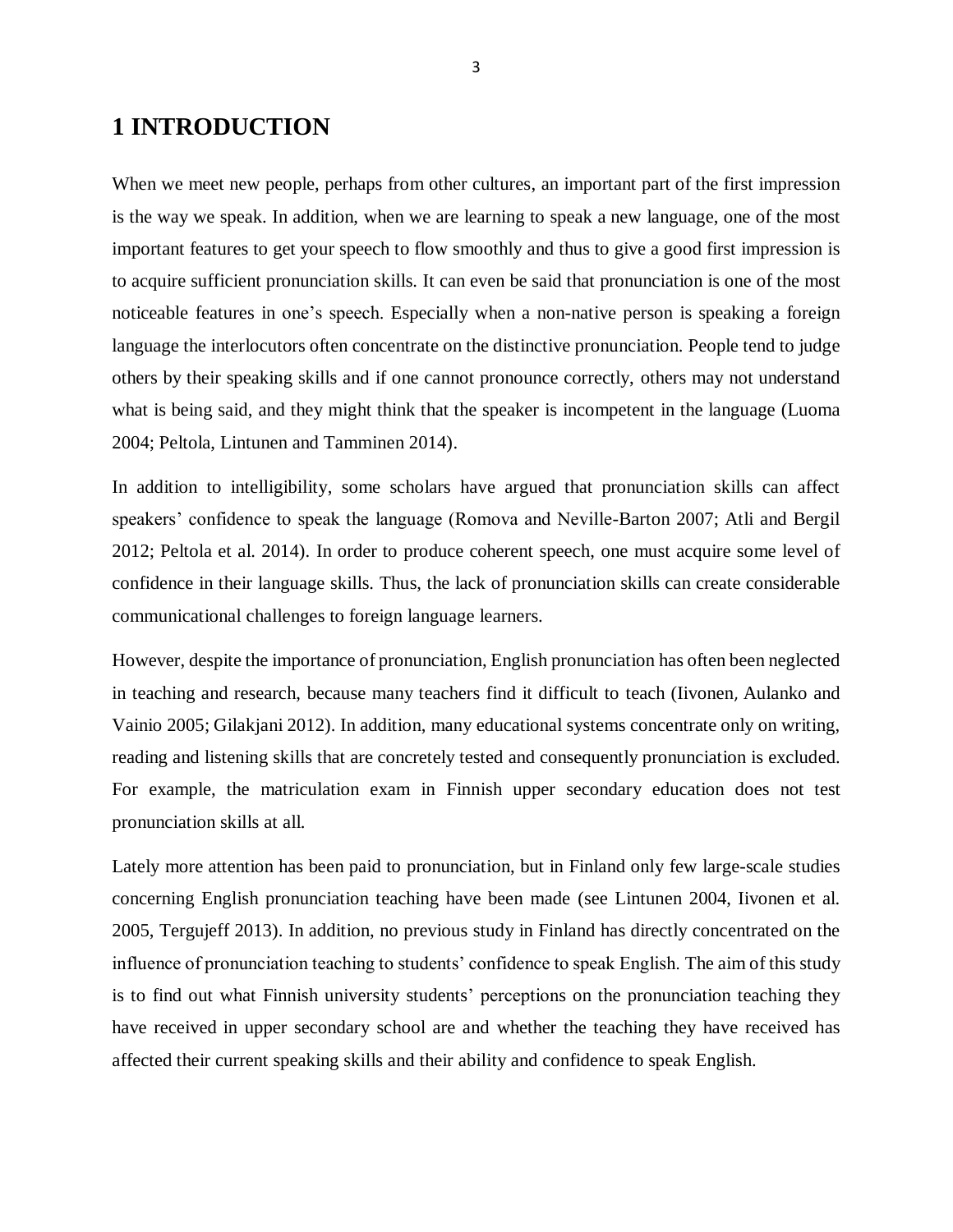# <span id="page-4-0"></span>**2 PRONUNCIATION TEACHING AND STUDENTS' CONFIDENCE IN SPEAKING SKILLS**

Oral skills are a part of our everyday lives and successful oral communication is a requirement for everyday life to run smoothly. According to Murphy (1991), oral communication includes speaking, listening and pronunciation. For any student of a foreign or a second language, speaking intelligibly is an essential part of one's goals in learning the language. In addition, listening is equally important if one desires to have a conversation or follow a lecture in the target language. Furthermore, pronunciation is a key element to intelligibility and is thus crucial to the development of both, speaking and listening skills. These skills often overlap and together they fall under the term of oral communication skills (Murphy 1991: 52). In this paper, I will mostly concentrate on two of the three, speaking skills and pronunciation. These skills and the linkage between pronunciation teaching and confidence are discussed in more detail in the following pages.

## <span id="page-4-1"></span>**2.1 Speaking skills**

Speaking is one of the main ways of everyday communication. Speaking is not a single entity but a combination of multiple skills, which speakers must master. These skills include story formulation, articulation, pronunciation, self-monitoring and repair, automaticity, fluency, and turn-taking (Thornbury 2005: 2-9). In addition, to convey a message in the intended manner, speakers must know where to place stress and intonation in their speech (Zhang 2009: 32). Learning to speak a new language is not an easy challenge with all of its components.

According to Murphy (1991: 52), the capability to produce coherent and intelligent speech on a focused topic is an essential part of acquiring language skills. Luoma (2004: 9) points out that people often judge and make assumptions of others because of the way they speak. For some reason, errors in speech by native speakers are forgiven more easily than errors by non-native second or foreign language speakers. This can create difficulties to foreign language learners.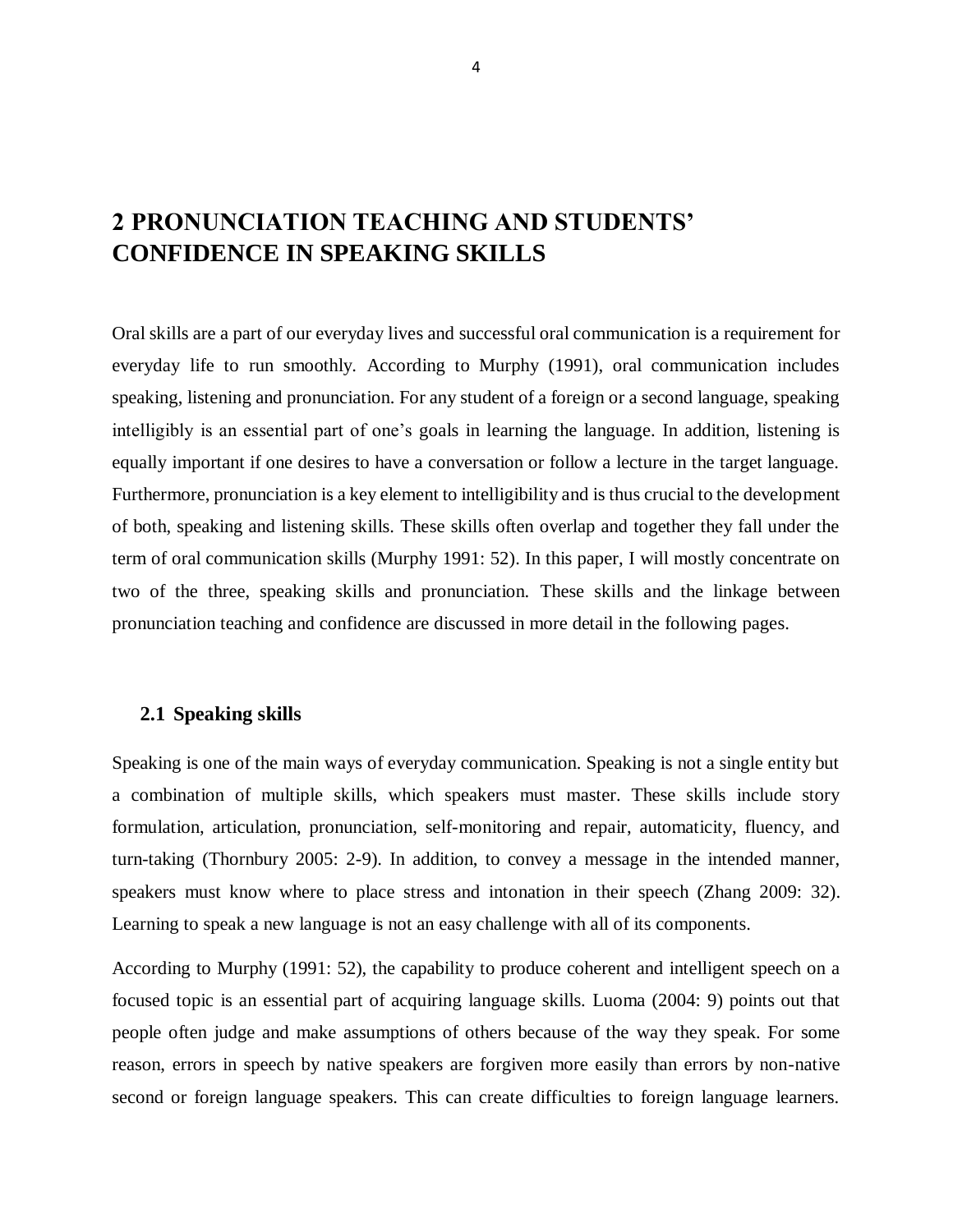People tend to think that native speakers are aware of their mistakes whereas an erring non-native speaker seems clueless or unaware of the correct form of the language (Luoma 2004: 19). These notions indicate that good speaking skills are quite valuable to a foreign language learner if they want to be taken seriously.

However, speaking skills might not develop to the desired level if speaking is not acknowledged in teaching. According to Zhang (2009: 32), school teaching offers too few opportunities for students to speak the target language. In addition, the classroom teaching usually concentrates on grammar and vocabulary and exercises concentrate on writing, reading and listening separately. Al-Wossabi (2016: 2061) supports these views and argues that the lack of concentration on speaking skills in language teaching leads into students experiencing a high threshold to attend conversations or other opportunities to speak the target language.

### <span id="page-5-0"></span>**2.2 Pronunciation**

Derwing and Munro (2015) define pronunciation as "All aspects of the oral production of language, including segments, prosody, voice quality, and rate" (Derwing and Munro 2015: 5). Thus, pronunciation is not only saying the word correctly but also with the right rhythm, intonation, stress, quality of voice et cetera. It can be said that pronunciation is an important aspect of any language. Pronunciation reveals a lot about an individual; it can show one's nationality, status, and other parts of one's identity (Rogerson-Revell 2011: 4-5). In the English language pronunciation is quite complicated, because the spelled form of a word does not usually correspond with the spoken form (Rogerson-Revell 2011: 26). This creates a great deal of difficulties to some learners of English and especially to those whose mother tongue has a better correspondence for spoken and written form.

Almost every recent paper that has been written on pronunciation acknowledges the importance of pronunciation to intelligibility (e.g. Tlazalo Tejeda and Basurto Santos 2014; Peltola et al. 2014; Gilakjani, 2012; Rogerson-Revell 2011). People tend to judge others by their speaking skills and if one cannot pronounce correctly, it inevitably affects their oral communication skills (Peltola et al. 2014: 87). It is not that rare that pronunciation errors come in the way of oral communication (Derwing and Munro 2015: 2). Thus, pronunciation is a crucial part of language skills. The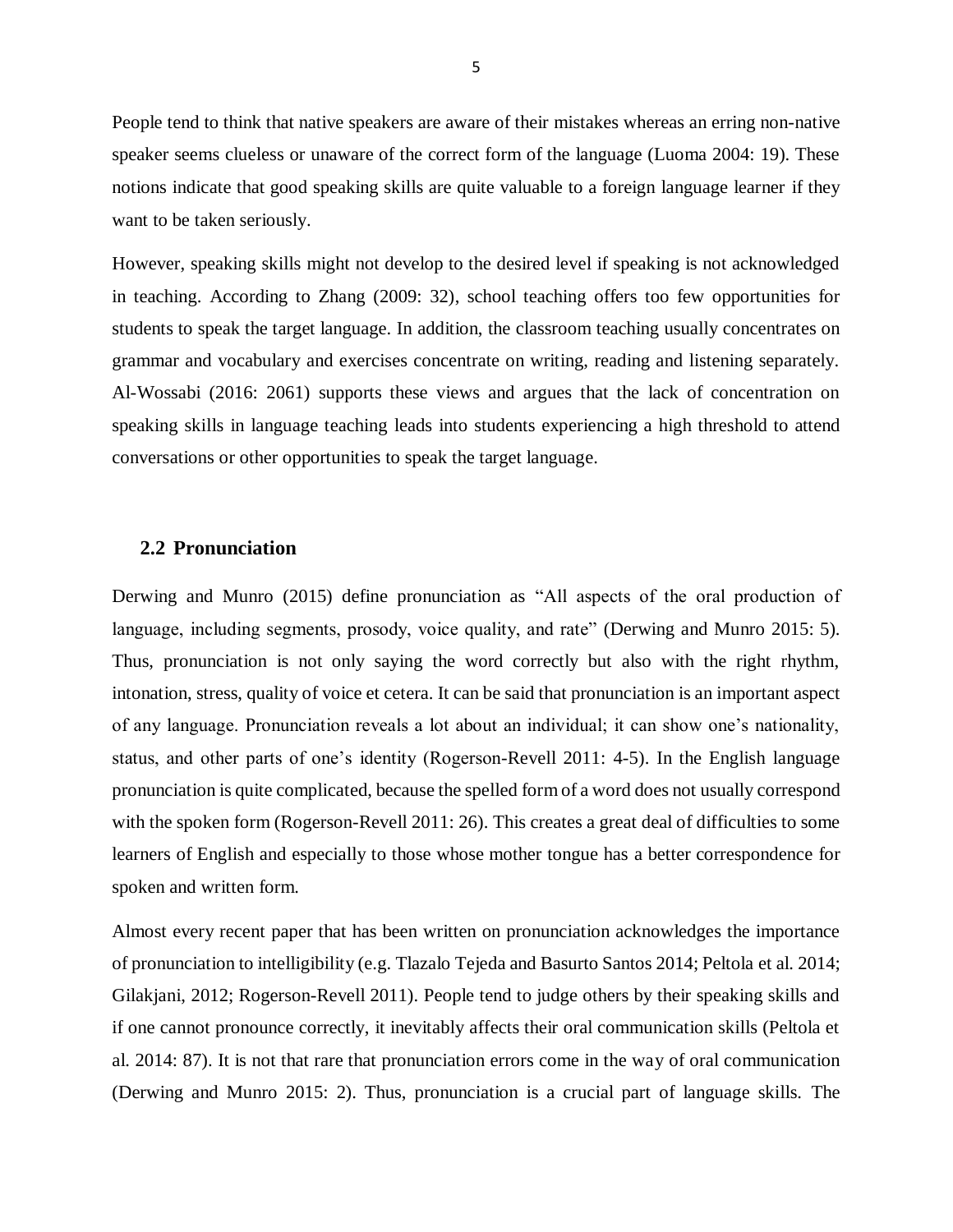following part of this paper moves on to describe in greater detail the position of pronunciation in English teaching.

#### <span id="page-6-0"></span>**2.2.1 Pronunciation teaching**

The current goal of language teaching seems to be intelligibility instead of perfectionism in all areas of language. As explained in the previous sections, it is clear that pronunciation skills are crucial for intelligibility. According to Rogerson-Revell (2011: 5) native speakers are not as sensitive to errors in lexis or syntax as they are to errors in pronunciation. Thus, one might consider that pronunciation ought to be an integral part of language teaching. However, pronunciation has often been neglected in teaching, because many teachers find it difficult to teach (Iivonen et al. 2005: 46; Rogerson-Revell 2011: 237).

Henderson et al. (2012) carried out an extensive online survey on English pronunciation teaching, The English Pronunciation Teaching in Europe Survey (the EPTiES) and found out that many European teachers of English feel that pronunciation teaching is challenging because no training to teach pronunciation has been provided to them. This view is supported by Tlazalo Tejeda and Basurto Santos (2014: 155), who state that many current teachers directly confess their lack of knowledge on pronunciation. Furthermore, Gilakjani (2012: 1) notes that even the guidelines of language teaching often leave the questions of what, when and how to teach pronunciation unanswered.

However, regardless of the difficulties they experience when teaching pronunciation, teachers are always unconsciously teaching it by their input in the classroom. Students tend to adopt and imitate their teachers' pronunciation (Tlazalo Tejeda and Basurto Santos 2014: 153). In addition, despite the lack of knowledge on how to teach pronunciation, the teachers in the EPTiES rated pronunciation to be as important as other language skills, such as writing or reading (Henderson et al. 2012: 10). Similarly, to the EPTiES results, Tlazalo Tejeda and Basurto Santos (2014) found out that not enough time is devoted to pronunciation teaching.

In addition to teachers' views, it is necessary to consider students' views on the importance of pronunciation teaching. Gilakjani (2012: 3) argues that some students bluntly state that pronunciation learning is an irrelevant waste of time and in their view, it is enough to be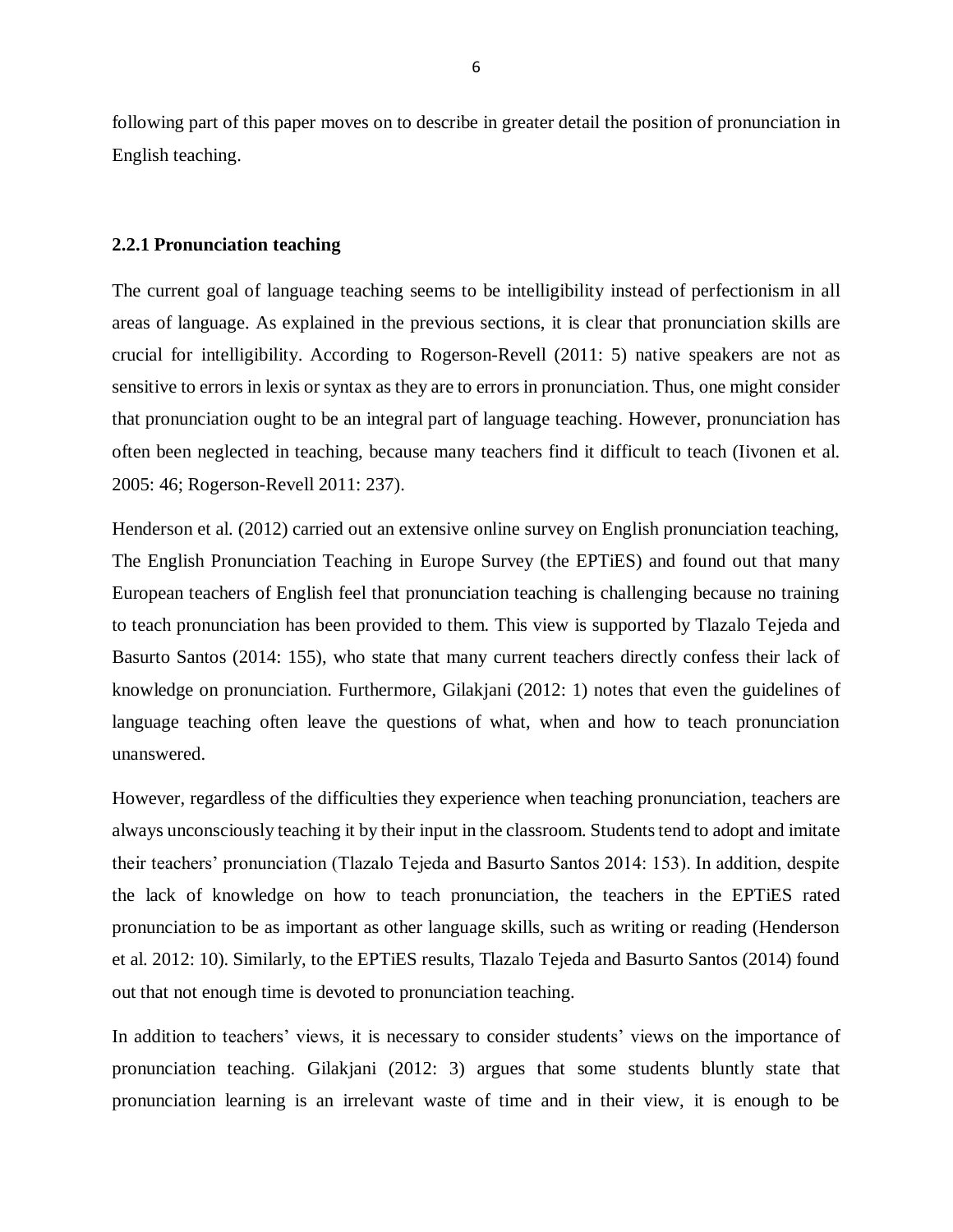understood. Tlazalo Tejeda and Basurto Santos (2014: 161) have pointed out that in learning oral communication skills in a foreign language (FL), students might need more time to fully understand the information they are taught in order to put it into effect. Furthermore, they suggest that in order to reduce the ignorance towards pronunciation mistakes and students' negligence towards pronunciation the exercises used to learn pronunciation should be more diverse and invigorating (2014: 161). Having discussed pronunciation teaching in general, the section below moves on to describe English pronunciation teaching in Finland.

#### <span id="page-7-0"></span>**2.2.2 Pronunciation teaching in Finland**

In Finland, English has no official status, but it is studied as a foreign language (EFL) and most students study English at least nine years during their time in school (Tergujeff 2013: 11). Despite the amount of time used studying the language pronunciation teaching has been widely neglected. The Finnish National Core Curriculum for General Upper Secondary Schools 2015 (Finnish National Board of Education 2015) emphasizes the importance of learning communication skills in foreign languages, but it fails to mention anything about pronunciation.

Furthermore, the research done on English pronunciation teaching in Finland is minor. However, some scholars have acknowledged the negligence towards English pronunciation teaching. In 2004, Lintunen studied university students' development in pronunciation and phonetic transcription skills during a one-year pronunciation course. The students' skills in pronunciation and transcription were tested three times during the course and Lintunen found out that pronunciation and transcription skills correlate with each other. Furthermore, he concluded that the Finnish school system does not focus enough on pronunciation teaching. In addition, Iivonen et al. (2005) supported Lintunen's claims and his study revealed that EFL teachers experience several difficulties in pronunciation teaching, which results in not teaching it at all. Many teachers prefer to teach reading or writing instead.

The most large-scale study on English pronunciation teaching in Finland has been carried out by Elina Tergujeff (2013). Her findings add more to Lintunen and Iivonen et al., because she found out that pronunciation teaching in Finland is limited and it does not follow the current recommendations. In addition, phonetic training is minimal and phonetic symbols are hardly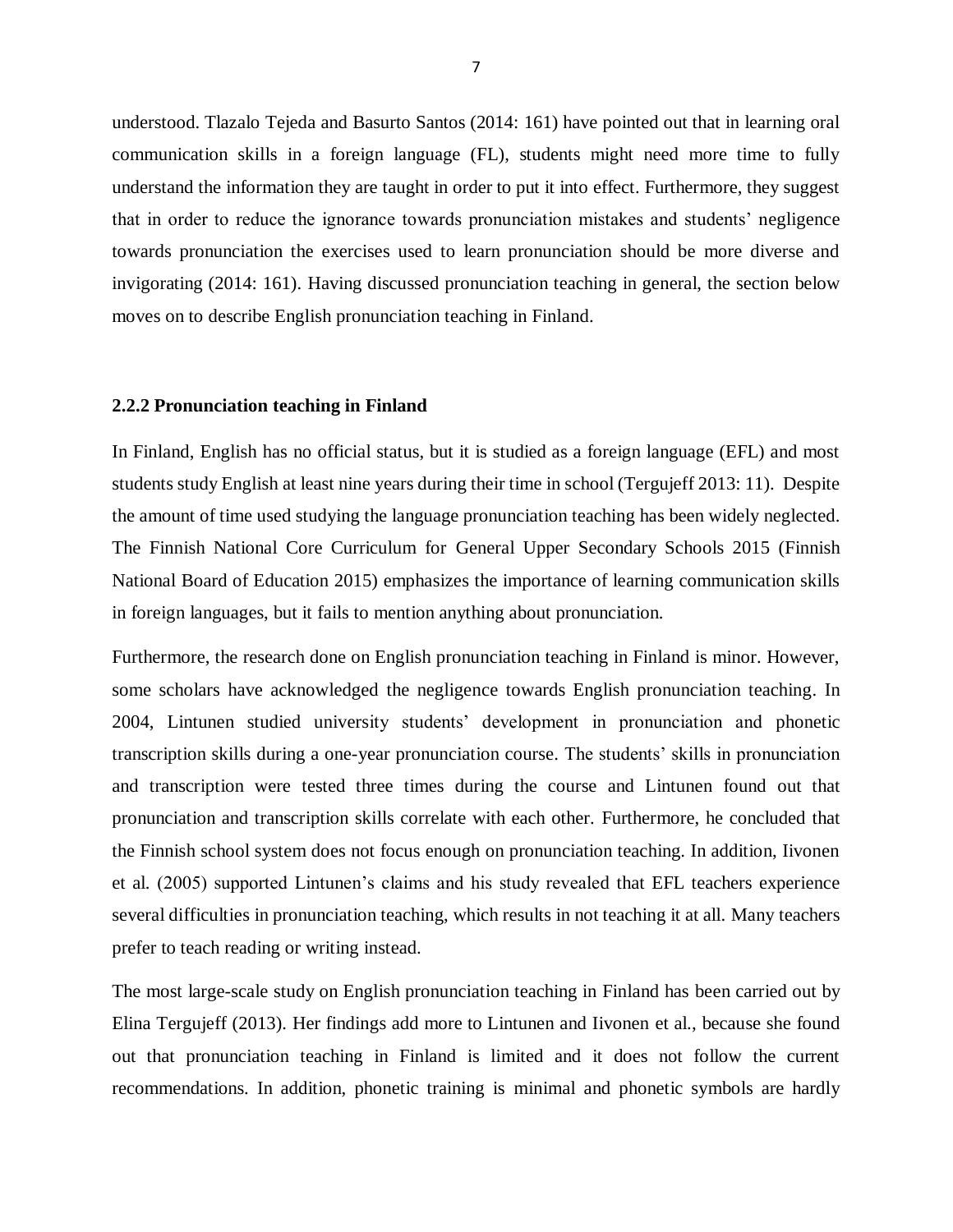taught at all (Tergujeff 2013). After Tergujeff's pioneering study, other Finnish scholars have also paid attention to pronunciation teaching. Peltola et al. (2014) carried out an experiment on the effect of explicit pronunciation instruction on advanced English students' vowel quality. Their findings show that teaching pronunciation explicitly is indeed beneficial for the learners and can help them produce native like vowel sounds. In addition, many BA and MA theses have concentrated on pronunciation teaching (e.g. Vaarala 2010, Rajamäki 2016, Oksanen 2016, Puskala 2016, Roivainen 2018).

Based on the findings of the previously mentioned scholars, it can be said that pronunciation teaching in Finland has generally been implicit and lacking. In addition, it seems that conscious concentration on pronunciation instruction could indeed help students develop their language skills. It is hoped that this research will contribute to a deeper understanding of the views of university students of English on the pronunciation teaching they have received in their upper secondary school. In addition, it tries to find out what the effects of the pronunciation teaching are to students' confidence as speakers of English. So far, this paper has focused on pronunciation teaching. The following section will discuss the linkage between students' confidence and pronunciation teaching.

## <span id="page-8-0"></span>**2.3 Students' confidence and pronunciation teaching**

Overall, very little attention has been paid to the relationship between pronunciation teaching and speaking skills development. Among the Finnish research, I did not find any studies that would directly concentrate on the influence of pronunciation teaching to students' confidence to speak English. However, scholars in other countries have addressed the issue. Atli and Bergil (2012) studied directly the effects of pronunciation instruction to EFL students' overall speaking skills and found that conscious pronunciation instruction can increase students' confidence in their oral skills. In addition, Romova and Neville-Barton's study on oral skills development (2007) suggests similar connections.

In Atli and Bergil's study (2012) students received pronunciation instruction for five weeks. In the beginning of the study the researchers used a picture strip story, which the students had to read and record. Then they attended a pronunciation instruction course for five weeks and recorded the story again. In addition, the researchers used a questionnaire to gain information about students'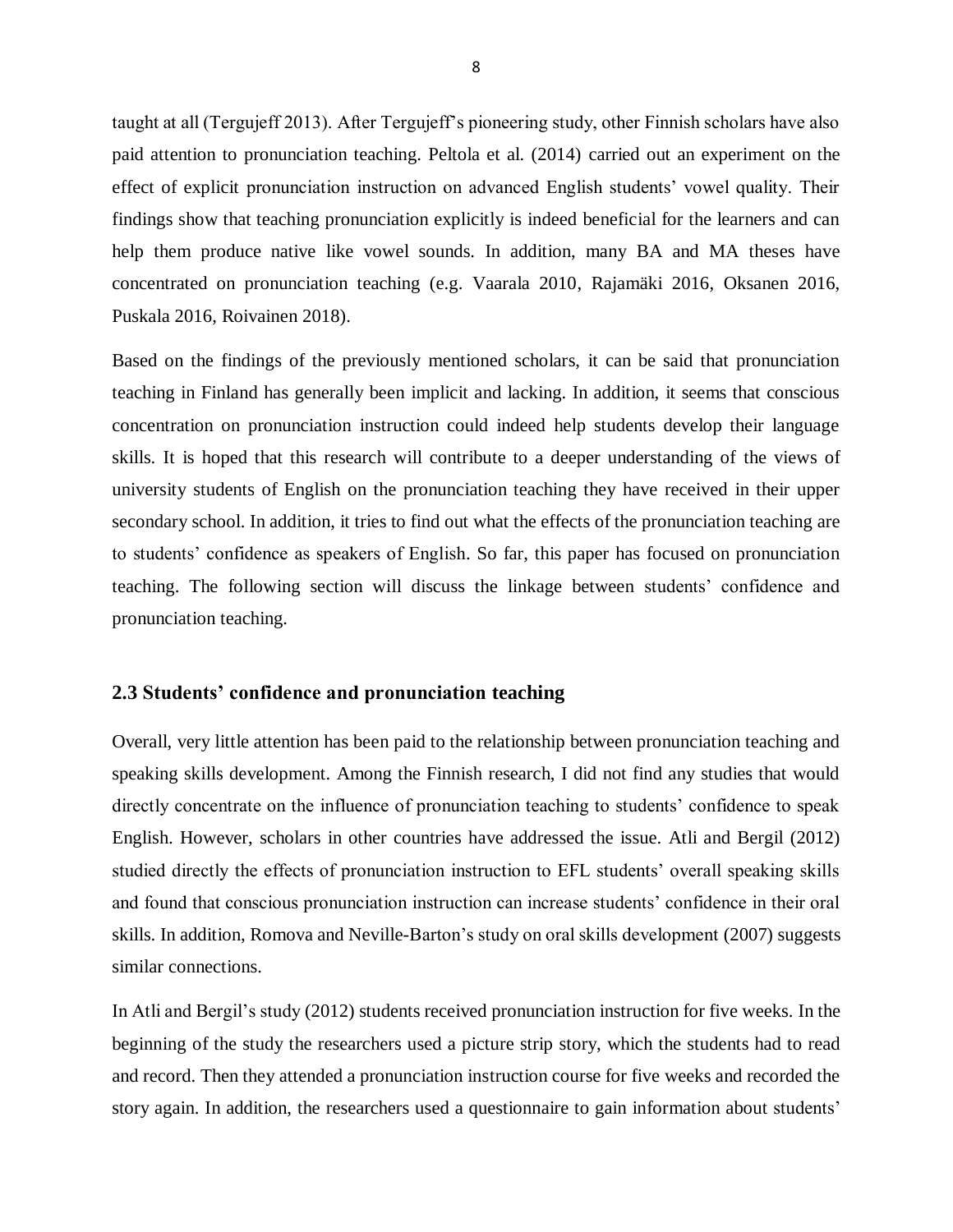views on pronunciation. The results of their study suggest that the lack of concentration to pronunciation instruction might result in students' not achieving pronunciation skills at all even though they would have studied the language for a considerable time, for example nine years. It was also found that many of the students were not satisfied with their pronunciation and that they were not aware of the English sound structure (Atli and Bergil 2012: 3670). After the instruction period the students' felt that their speaking skills and knowledge of the English sound system had improved. Thus, the results of Atli and Bergil's study suggest that pronunciation instruction does indeed help students to gain confidence in their oral communication skills.

In addition, Romova and Neville-Barton (2007) studied four adult English as Additional Language (EAL) students in their BA tertiary studies in New Zealand for three years. One of the main strands of the BA program was language development including oral skills development. The study did not directly concentrate on the effects of pronunciation teaching to students' oral skills, but the teaching included also pronunciation instruction. The results show that after their three years of studies the students felt that their confidence in oral skills had increased. This suggests that conscious concentration on language development including pronunciation development can increase students' confidence in their oral skills. However, the small scale of the study prevents further generalizations.

These views are also supported by Gilakjani (2012:10) who states that explicit pronunciation teaching helps students to communicate more easily and effectively in the target language. In addition, Peltola et al. (2014) state that conscious focus on pronunciation instruction helps students to gain more native-like pronunciation. This in turn increases learners' confidence to speak English.

As mentioned above, many authors speak on the behalf of pronunciation teaching (e.g.Tlazalo Tejeda and Basurto Santos 2014; Peltola et al. 2014; Gilakjani, 2012; Rogerson-Revell 2011). In addition, some studies (e.g. Peltola et al. 2014; Atli and Bergil 2012; Gilakjani 2012) have shown that conscious concentration on pronunciation instruction results in a better level of pronunciation. However, few studies have addressed the link between pronunciation teaching and development of confidence. In addition, none of them have been conducted in Finland. The present study aims to fill in that gap.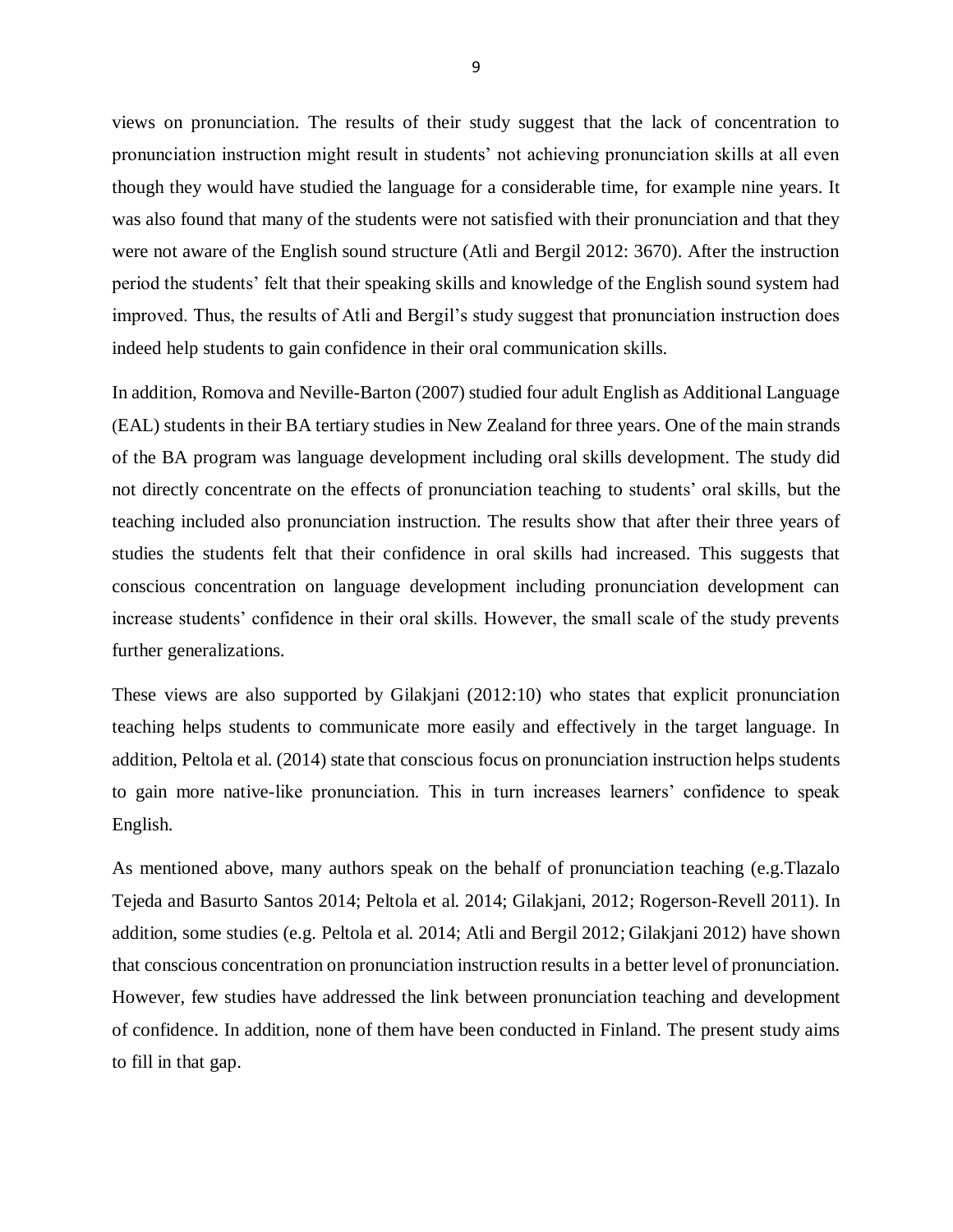# <span id="page-10-0"></span>**3 THE PRESENT STUDY**

### <span id="page-10-1"></span>**3.1 Aim and research questions**

The aim of the present study was to find out university students' perceptions on English pronunciation teaching in Finland and its effects on students' confidence as speakers of English.

The research questions are:

1. What are the views of university students of English on the pronunciation teaching they have received in their upper secondary school?

2. Do students feel that the pronunciation teaching they have received in the upper secondary school has affected their confidence as speakers of English and if they do, what are those effects like?

### <span id="page-10-2"></span>**3.2 Participants**

The data was gathered via an online questionnaire in a Finnish university in May 2018. The questions dealt with students' experiences on pronunciation teaching and their feelings about confidence when speaking English, the effortlessness of language usage and their readiness to use the language in surprising situations. The questionnaire was posted on a Facebook page of an English subject association. In addition, it was sent via email to all students of English at the particular university. Thus, any student of English within the university had access to it.

Participation was voluntary and altogether thirty-eight students answered the questionnaire. Thirty-one of the respondents were major students of English and six were minors. In addition, there was one respondent who identified as a former major student of English. The respondents were  $1<sup>st</sup>$  to  $7<sup>th</sup>$  year students and their age ranged from 20 to 30 years. Twenty-nine of the respondents were women, eight were men and one identified as neither one. As background information it was asked in which region the respondents went to upper secondary school and from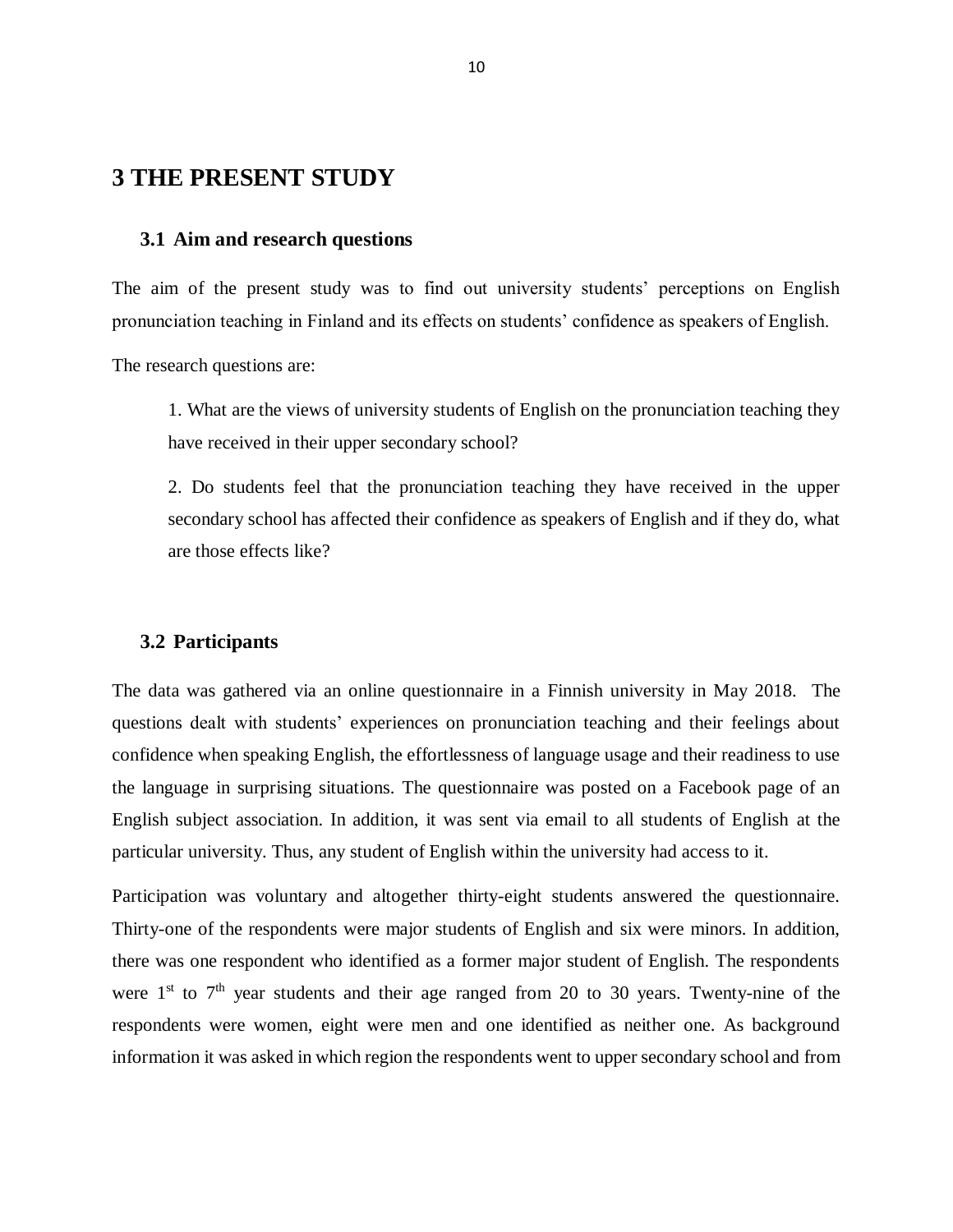the nineteen Finnish regions the answers included twelve. Thus, the respondents covered almost every part of Finland.

#### <span id="page-11-0"></span>**3.3 Data and analysis**

The questionnaire (Appendix 1) comprised Likert scale questions, which all required a rationale. The reason for including a requirement for a rationale for each Likert scale question is the fact that students' personal opinions and views on the issue were considered important. The reason for using a questionnaire as a data gathering method instead of, for example, an interview, is the fact that through a questionnaire a greater variety of people could be reached than would have been by doing interviews. In addition, online questionnaires are very efficient, and the data procession is quicker than in an interview (Dörnyei 2007: 115). Due to the use of Likert scale questions and open-ended rationale questions, the data was analyzed qualitatively and quantitatively. However, the main focus was on the qualitative analysis.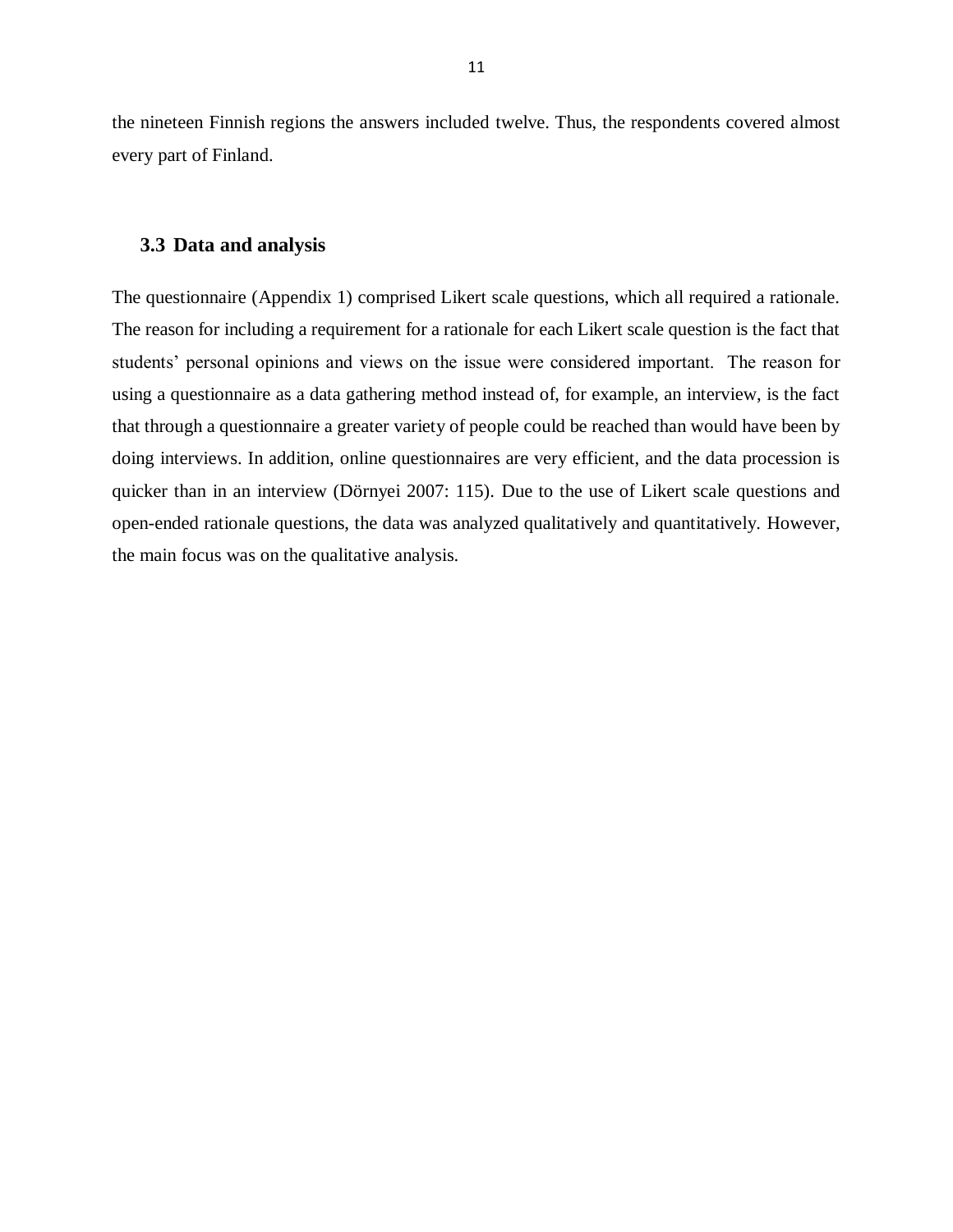# <span id="page-12-0"></span>**4 RESULTS AND DISCUSSION**

In the questionnaire the students were asked whether they feel confident or not when speaking English and based on their answers they have been separated into two groups for the analysis: those who feel uncertain about speaking English and those who feel confident about speaking English. However, this division did not have a visible effect in all the questions, because many students had similar views despite the quantity of confidence they had. Yet, the division was kept in order to stay focused on the research aim and questions.

### <span id="page-12-1"></span>**4.1 Pronunciation teaching in Finnish upper secondary schools**

Most of the students recalled that they had received some sort of pronunciation instruction during their time in the upper secondary school. However, as many as 16% of the respondents felt that they had not received any kind of pronunciation teaching and a few students (8%) did not know whether they had received pronunciation instruction or not. These findings are concerning when considering the significance of pronunciation to language competence (see e.g. Tlazalo Tejeda and Basurto Santos 2014; Peltola et al. 2014; Gilakjani 2012; Rogerson-Revell 2011).

Figure 1 shows what kind of pronunciation teaching methods the students had come across in their upper secondary education. The most common ways of teaching were oral pair and group work, reading aloud and repeating after teacher. It seems that in most cases the pronunciation instruction was very traditional and integrated in other exercises. Some students (16%) had received other type of instruction. For example, recording one's own speech, being exposed to different types of pronunciation in class or the teacher simply lecturing about correct pronunciation. Only 18% of the students had learned the phonetic alphabet and become aware of the English sound structure. This correlates with the findings of Atli and Bergil (2012), who also found out that students in their study were not aware of the English sound structure.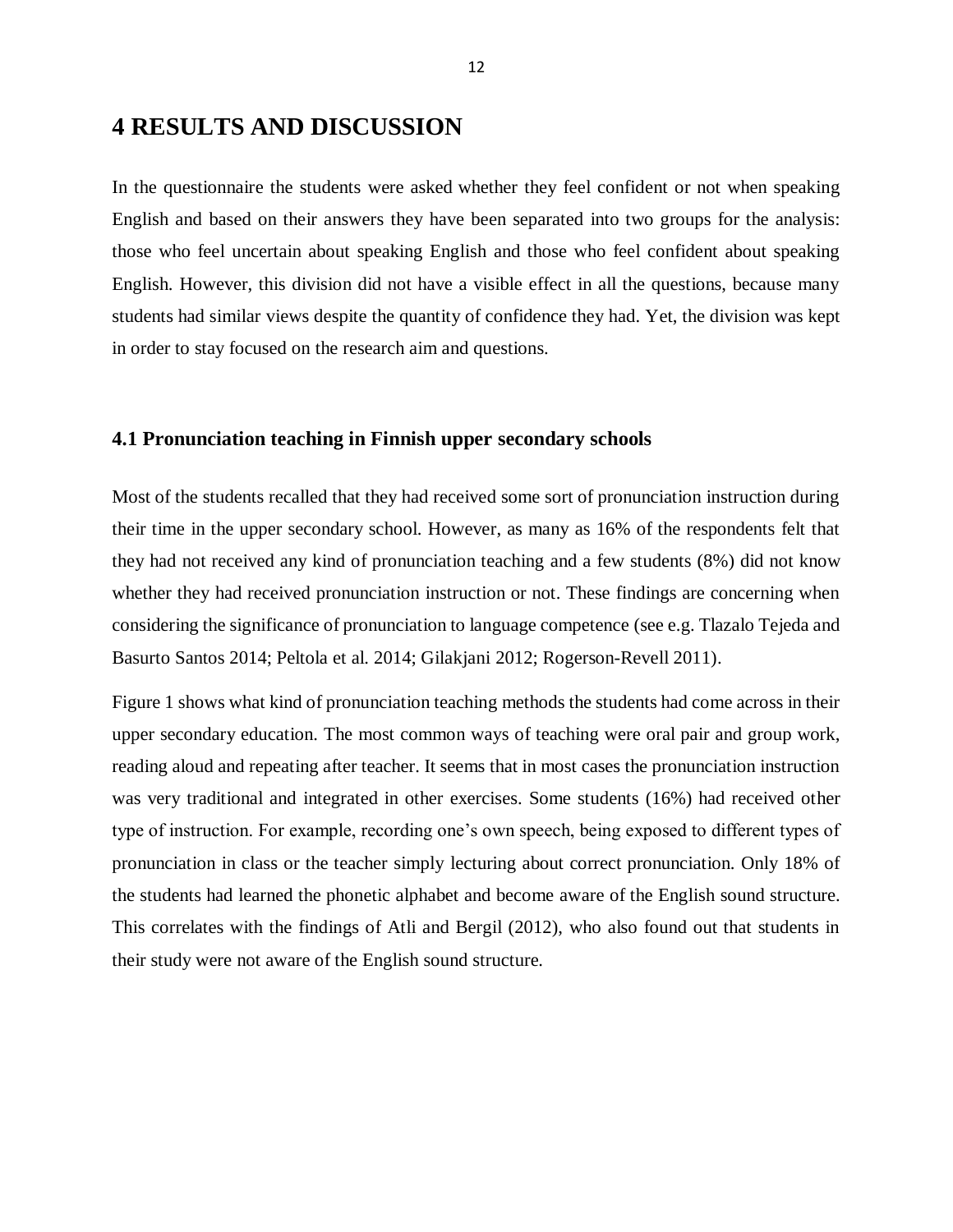

Figure 1: In which ways was pronunciation taught in your upper secondary school?

Surprisingly, some of those who recalled not receiving any kind of pronunciation instruction had ticked some of the ways of pronunciation teaching. Perhaps these respondents did not see the presented pronunciation teaching methods as explicit instruction and thus answered that they did not receive any instruction concerning pronunciation. However, it seems that in most cases pronunciation was indeed taught.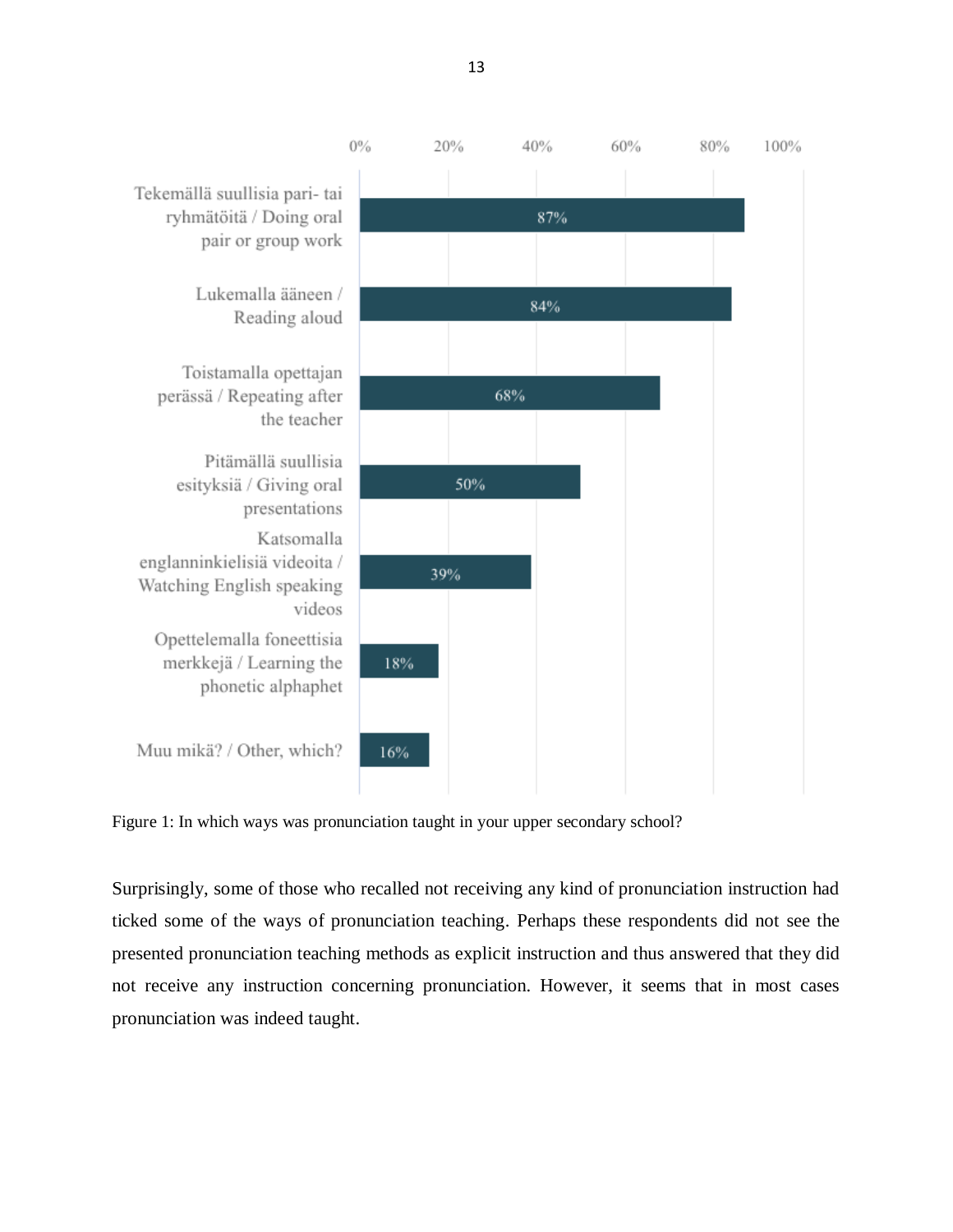#### <span id="page-14-0"></span>**4.1.1 Level of satisfaction towards the teaching methods**

Even though many students had received pronunciation instruction, almost 40% of them were dissatisfied with the teaching methods. In addition, many of those who felt some level of satisfaction still wished that there had been more communicational and explicit exercises, more feedback, more authenticity, regularity and creativity in the teaching of pronunciation. Furthermore, also those respondents who stated that they were neither satisfied nor dissatisfied (26%) felt that there could have been more concentration on pronunciation. This supports the views of Tlazalo Tejeda and Basurto Santos (2014) who proposed that pronunciation exercises should be more diverse and invigorating in order to be effective.

As one criticism all the groups mentioned the lack of feedback. Students would have wanted to receive personal feedback on their pronunciation from their teacher. Some mentioned that they had to do a lot of independent work later in life in order to learn out of the incorrect ways of pronunciation. There was no noticeable divergence in the answers between the confident and the uncertain group and the uncertain group also mentioned the lack of explicit teaching, oral practices and feedback.

There were also few students (8%) who said that they were completely satisfied with the teaching methods. However, they stated that pronunciation should have been in order before coming to upper secondary school and thus they were satisfied with the teaching, whether pronunciation was taught or not. Other reasons for being satisfied were the use of phonetic transcription and guidance from the teacher when mistakes were made. One satisfied respondent had even had teachers who had helped her with pronunciation after classes.

In some Finnish upper secondary schools an optional oral communication course has been offered, which the students have been free to choose as a part of their elective courses. Only ten people out of thirty-eight in this study recalled taking the optional course, but most of them stated that the course did not include any explicit pronunciation practice, but only oral communication and oral presentations, which did help to improve one's pronunciation too. Most of those who had taken the course (eight out of ten) felt that it was useful because it was the only course where speaking was truly practiced. These findings back up Zhang's (2009) and Al-Wossabi's (2016) views on school teaching not offering enough possibilities to practice speaking the language.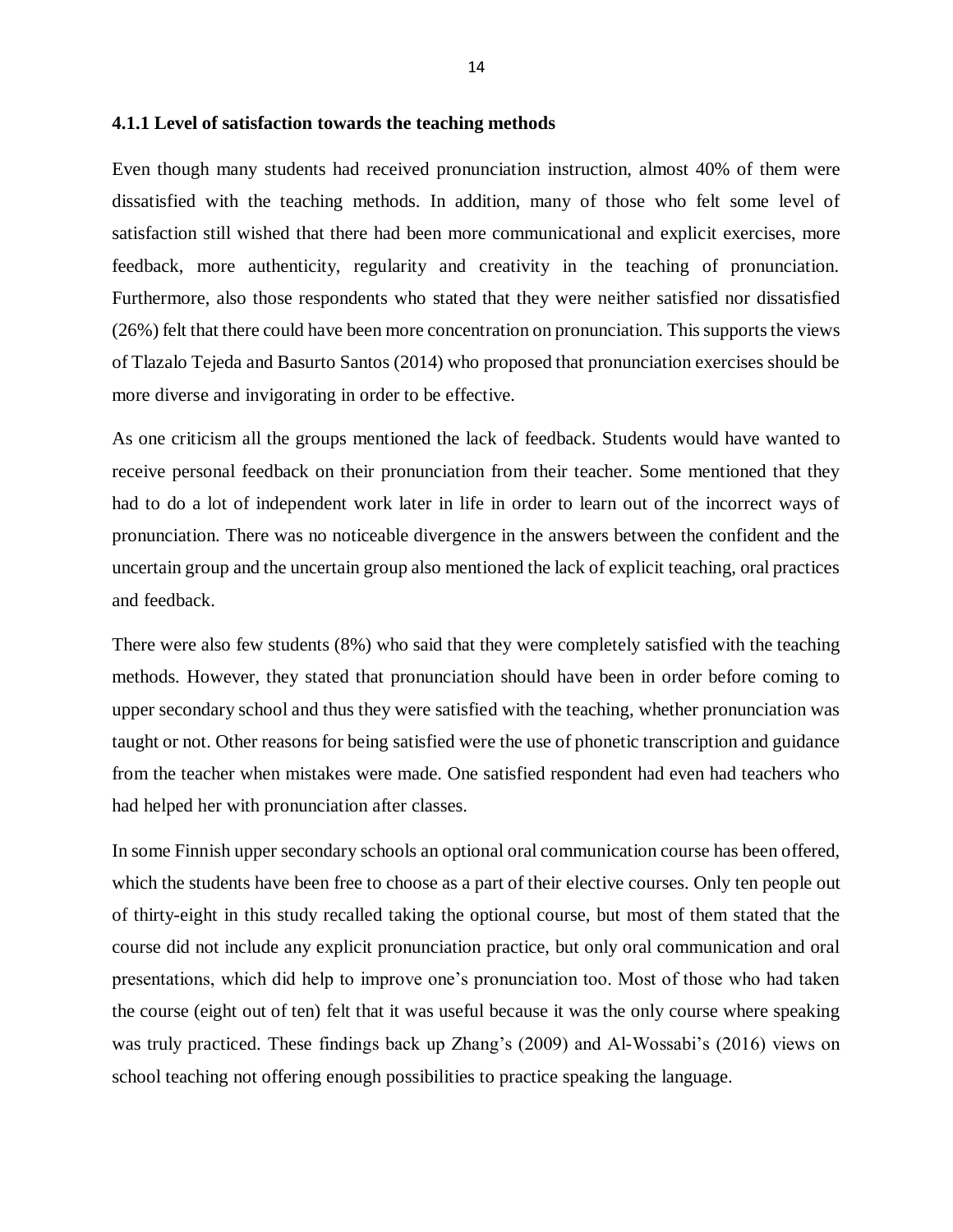Most of the respondents were strongly or somewhat satisfied with the pronunciation of their upper secondary school teachers. Many mentioned that their teachers had native or native-like pronunciation. In addition, some mentioned that their teachers' pronunciation was good, but clearly Finnish. However, this was not mentioned as a negative aspect, but a positive way of showing students the variety of English pronunciation. A few respondents recalled that teachers spoke more Finnish than English. A couple of respondents were somewhat dissatisfied and stated as their reasons that their teachers' pronunciation was lazy, or their Finnish accent was too audible.

These results suggest that even though pronunciation has been taught, satisfaction towards the teaching methods varies considerably. Over one third of the students were dissatisfied with the teaching methods and majority of all the students felt that the teaching was not as good as it could have been. Many felt that there were not enough possibilities offered to practice speaking or pronunciation. In addition, the unsuitable teaching methods had caused far-reaching problems for some students.

### <span id="page-15-0"></span>**4.1.2 Overall level of satisfaction with pronunciation teaching**

Overall, only two people felt that pronunciation teaching had been excellent in their upper secondary school. In their schools, teachers had been interested in the subject and the teaching was diverse. Eleven respondents felt that pronunciation teaching had been fairly good. Some mentioned that the teaching itself was good, but it was irregular. As many as 32% of the students felt that pronunciation teaching had not been good, but not poor either. However, many of them rationalized their answer by stating that there was no pronunciation teaching, or it was very implicit. In addition, 34% of the respondents felt that pronunciation teaching was not very good. The students felt that there was too little of it and feedback or intervention by the teacher was missing completely.

As mentioned in Chapter 2, many teachers feel unsure about teaching pronunciation (Iivonen et al. 2005; Henderson et al. 2012; Tlazalo Tejeda and Basurto Santos 2014). It seems that the students' answers correlate with this. Many students in the present study felt that there was no pronunciation teaching at all or it was poor. Perhaps this is the consequence of teachers' uncertainty when it comes to teaching pronunciation.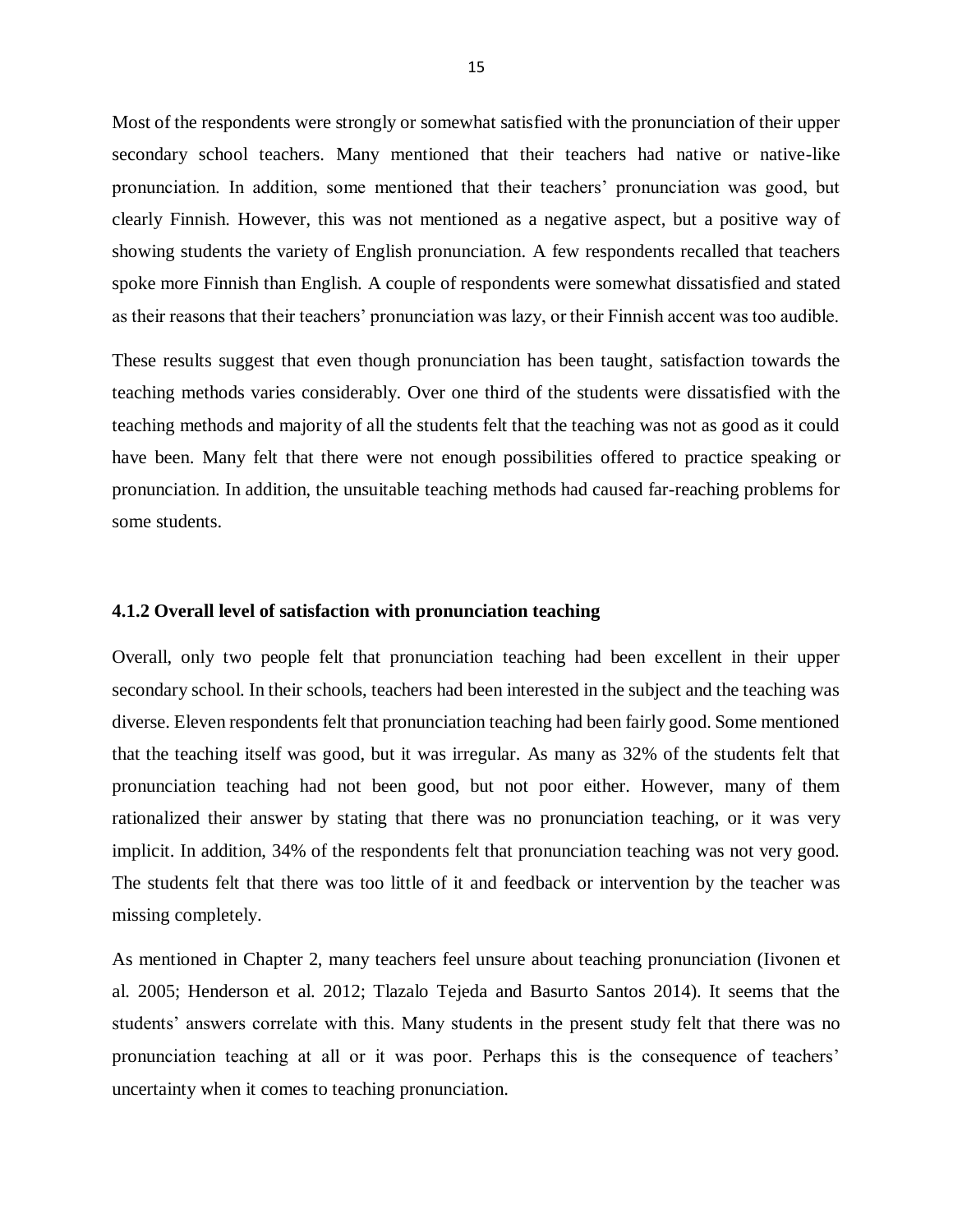Only 5% of the students participating in the study were completely satisfied with the pronunciation teaching they had received during their years in upper secondary school. These results reveal a lot about the state of pronunciation teaching in Finland. Even those who felt that the teaching they had received was fairly good were hoping for more versatility.

In addition, it seems that majority of the students has learned pronunciation more outside of school (Figure 2). Only 5% of the students felt that they had learned pronunciation more in school. However, 19% people felt that they do not know whether they have learned pronunciation more in or outside of school. These results confirm that there are notable issues in the school teaching of pronunciation. Few students felt that they had learned pronunciation more at school.



Figure 2: Have you learned pronunciation more in school or outside of school?

Furthermore, all the confident students had gained their competence outside of school, which raises the question whether the upper secondary facilities are capable of providing its students with the possibilities to practice all skills included in language competence. It cannot be a presumption that all students have a possibility to practice speaking in their private lives, e.g. by travelling abroad. Nor is it fair to require these students to use their free time to practice speaking and pronunciation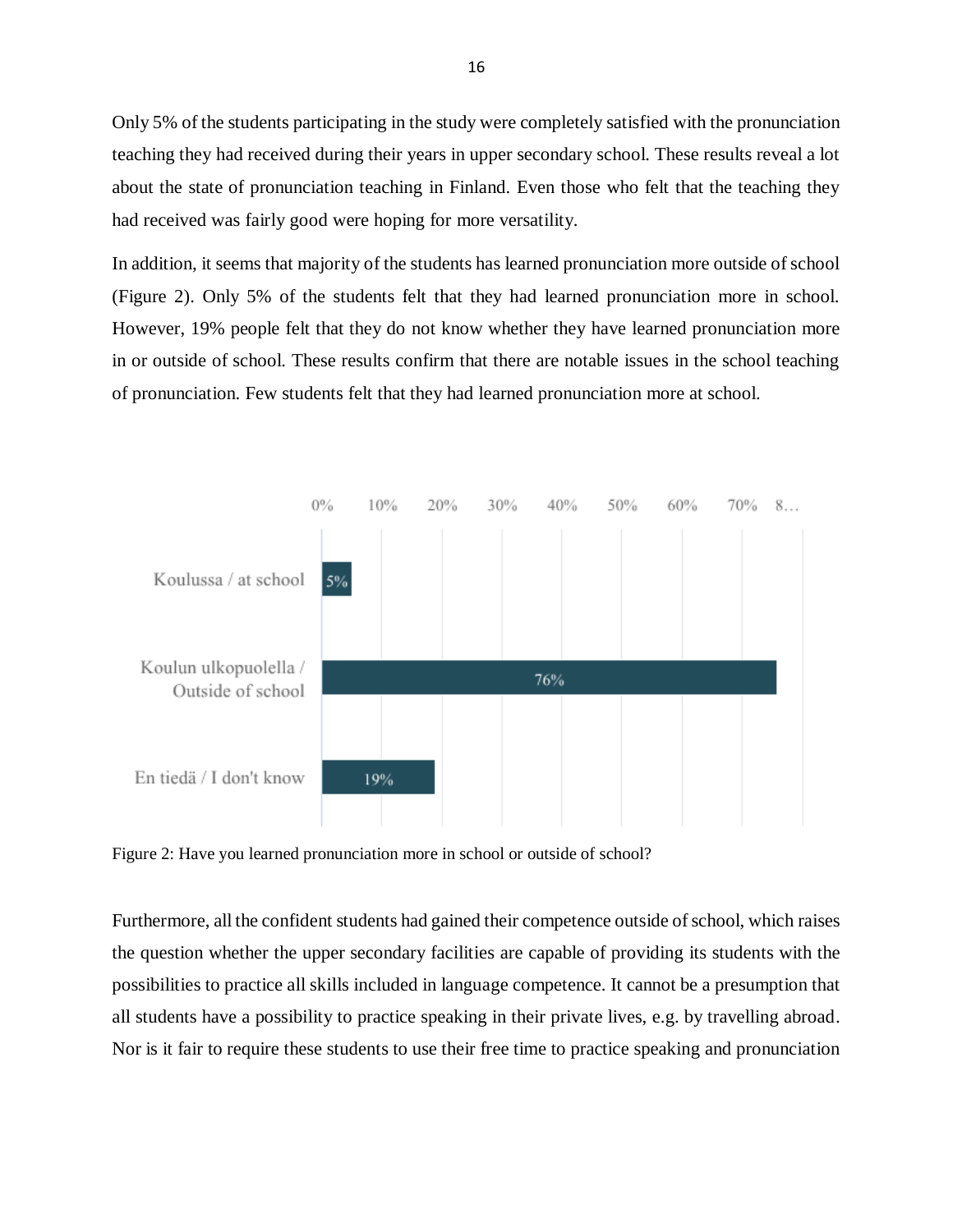alone. Educational facilities should provide the steady basis and what happens in students' private lives is supplemental.

It seems that university students of English are generally not satisfied with the pronunciation teaching they have received in upper secondary school. Not all have received pronunciation teaching and majority of those who have are not satisfied with the methods and amount of it. These results back up Iivonen et al. (2005) and Tergujeff's (2013) studies and the findings of many BA and MA theses (Vaarala 2010; Rajamäki 2016; Oksanen 2016; Puskala 2016; Roivainen 2018), which suggest that pronunciation teaching in Finland is lacking.

### <span id="page-17-0"></span>**4.2 Confidence when speaking English**

Pronunciation teaching does not only affect intelligibility, but it can also have an effect on students' confidence to speak the language (Atli and Bergil 2012, Romova and Neville-Barton 2007). In the present study, out of thirty-eight respondents only six felt uncertain about speaking English. This was no surprise, because most of the respondents were majors of English. The rationales for not being confident about speaking English were distinct and included reasons such as insecurity with pronunciation, grammar and choice or formulation of words. In addition, some respondents felt that they had not had enough possibilities to practice speaking the language. Furthermore, one respondent stated that pronunciation had always felt difficult for her/him.

The most common reasons for being confident about speaking English seem to be the knowledge of the language and trust in one's skills. These aspects were mentioned multiple times. In addition, speaking English daily, often or for a long time was mentioned frequently and some emphasized that speaking English feels natural to them. A few respondents mentioned that ignoring errors in speech or being more accepting towards them had increased their confidence. Furthermore, such rationales as context, having lived abroad, positive feedback from native speakers, self-conscious development of one's language skills, interest in the language, and teaching experience were all mentioned regularly.

These findings back up Zhang's (2009) and Al-Wossabi's (2016) studies, which both argued that school teaching offers too few opportunities for students to speak the target language. The uncertain students felt that there were not enough possibilities offered to practice pronunciation at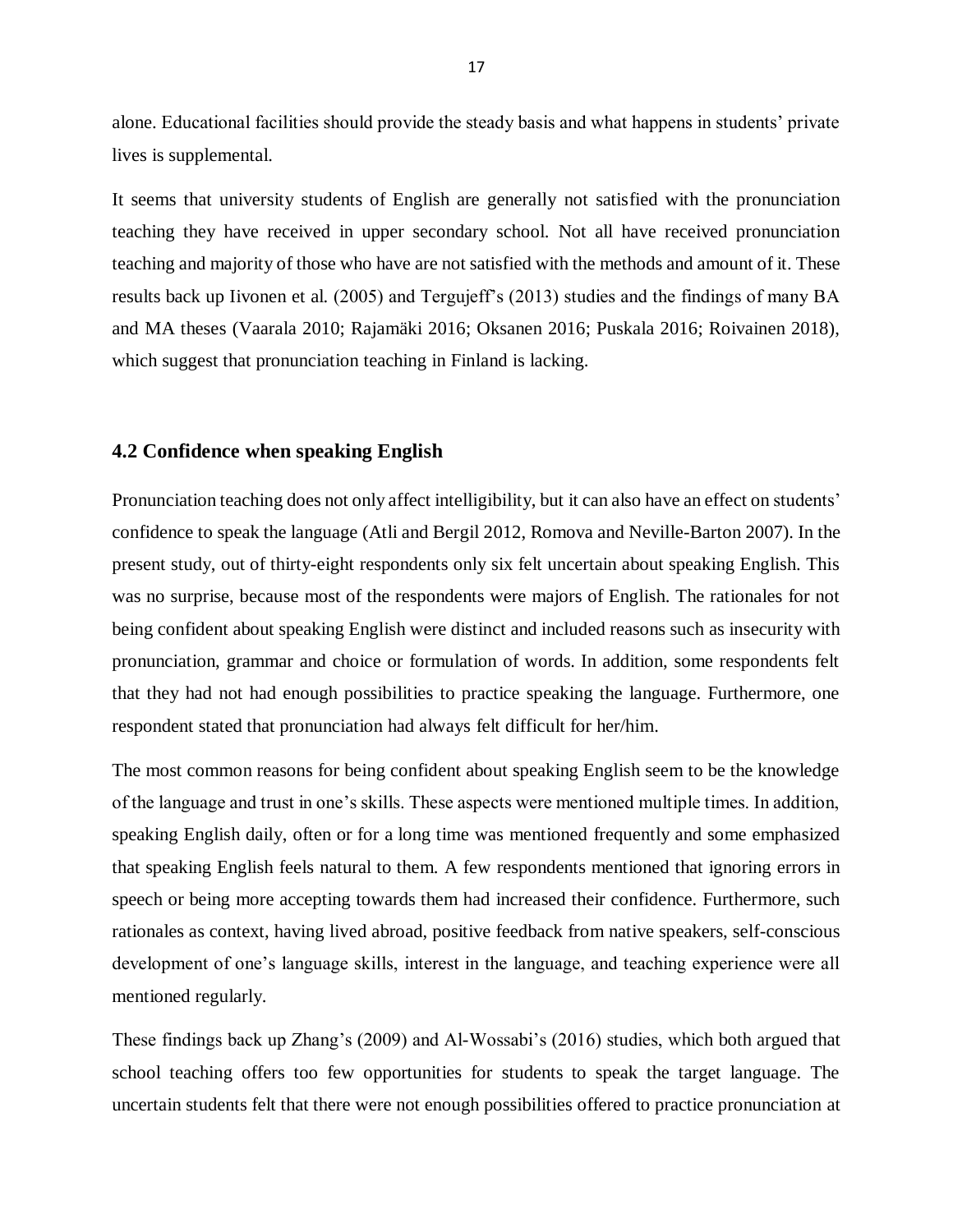school, which has made them feel uncertain about their language skills. In addition, the confident ones had become confident through possibilities to use the language in their private lives instead of school. However, both groups mentioned pronunciation as a factor for the development of confidence. Whereas some of the uncertain speakers felt that pronunciation problems prevent them from being confident, some of the confident speakers felt that not stressing about pronunciation and accepting occasional mistakes helped them to be more confident. Furthermore, Al-Wossabi (2016) claimed that the lack of concentration on speaking skills in school prevents students from using the target language later in their lives.

It can thus be suggested that the development of confidence may have something to do with students' attitude towards those factors that might usually be interpreted as flaws in one's language competence. For example, the above-mentioned mistakes in pronunciation are possibly interpreted as lack of knowledge or skill by the uncertain group, whereas the members of the confident group may see them as natural parts of language usage. This exact view was also brought up by Luoma (2004: 19) who pointed out that people often tend to think that an erring non-native speaker seems clueless or unaware of the correct form of the language. Perhaps students' confidence does not develop to the desired direction as long as their attitude reminds the model presented by Luoma.

### <span id="page-18-0"></span>**4.3 English: easy or difficult?**

One might consider that the experience of uncertainty when speaking a foreign language makes it also feel difficult to speak the language, but surprisingly in the present study only one of the uncertain speakers felt that speaking English is somewhat difficult. Likewise, only one student felt that speaking English is not easy but not difficult either. These respondents both felt that their speech was usually understandable, but their reasons for not being confident were mistakes in certain phonemes, grammar mistakes, overthinking and overall anxiety when speaking.

Most of the members of the uncertain group felt that speaking English is somewhat easy and one even felt it to be very easy. One respondent mentioned that she has spoken English for fifteen years and thus speaking comes naturally for her. However, she felt that speaking feels sometimes like translating Finnish into English. Others felt that speaking English is usually easy despite occasional mistakes. In addition, one respondent felt that her wide knowledge of vocabulary makes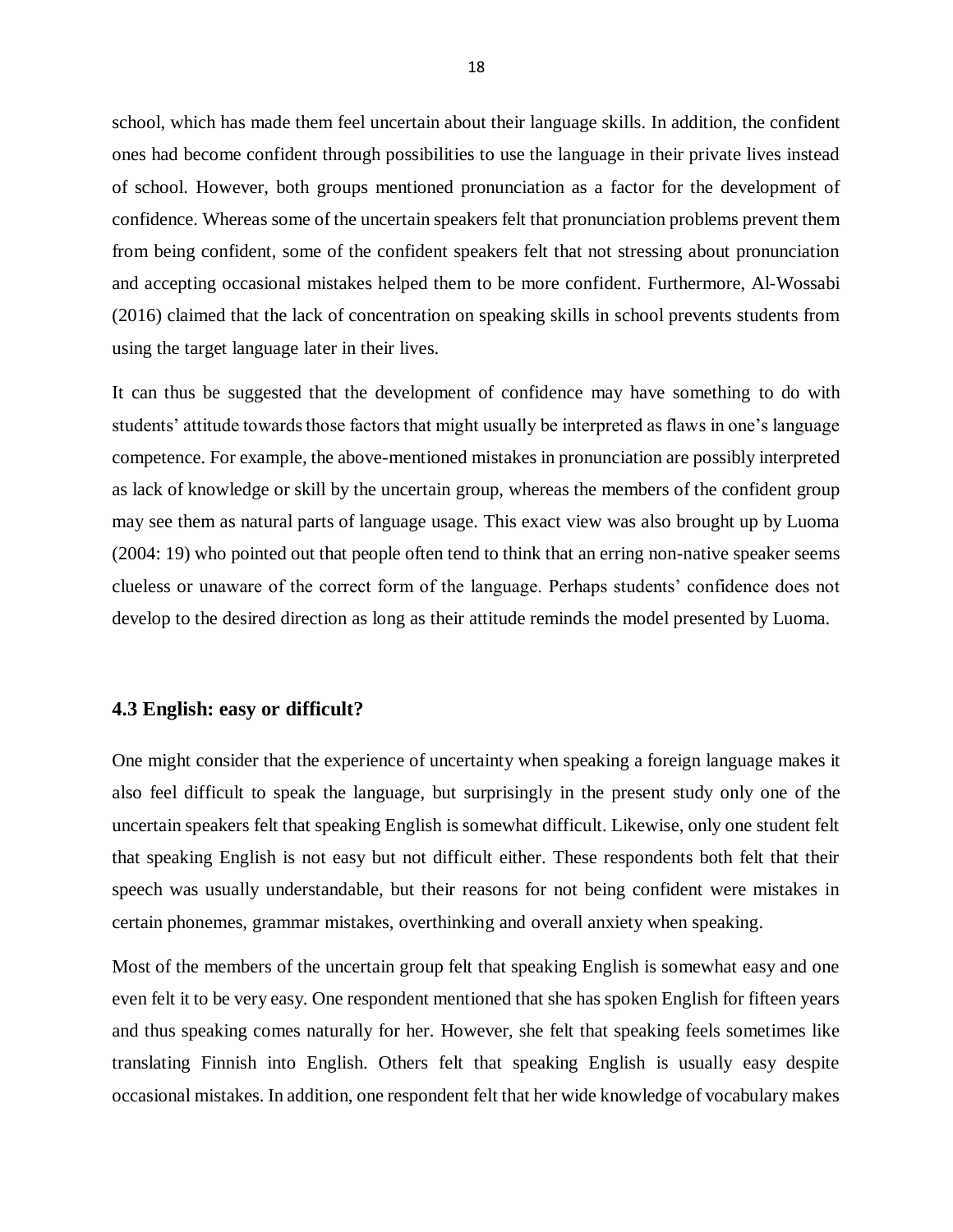it easy for her to attend conversations in English. One respondent felt that speaking is not difficult at all and sometimes words and sentence structures come into mind more easily in English. These findings suggest that even if students feel that they are uncertain about speaking English they might still think that speaking the language is rather easy.

Almost all the confident respondents thought that speaking English is very or somewhat easy. Only one respondent felt it to be somewhat difficult. In his rationale he mentioned the difficulties he experiences in small talk, which is common among Finns because of cultural differences. Many of the confident speakers mentioned that speaking English is usually easy, yet still one quarter of them felt that there were some occasions when it feels difficult. Changing situational factors, such as the country or the person one talks to were brought up by some students. In addition, surprising situations which request odd vocabulary were described as challenging.

The most frequently mentioned reasons for English being easy were daily or regular usage of the language, possibilities to use the language in private life and getting exposed to it daily. A few people described English as an easy language and they felt that it had always been easy, because of their good language skills. It is curious how the confident students concentrated on giving reasons why speaking is not always easy in all situations even though they had all previously stated that they are confident when speaking English. Vice versa, most of the uncertain group concentrated on presenting reasons to explain why speaking is easy. There was only one person in both groups that gave a deviant answer. Thus, it can be suggested that confidence and feelings of ease when speaking a language are not linked together in students' minds – at least not explicitly.

# <span id="page-19-0"></span>**4.4 Students' satisfaction towards their pronunciation skills and effortlessness of language usage**

Satisfaction towards one's pronunciation skills and the ability to speak effortlessly might be associated with confidence. In the present study, almost all members of the confident group felt that they are strongly or somewhat satisfied in their pronunciation skills. One respondent felt strongly dissatisfied. Based on the rationales provided, it seems like satisfaction on one's pronunciation skills comes from conscious practice and constant usage of the language. This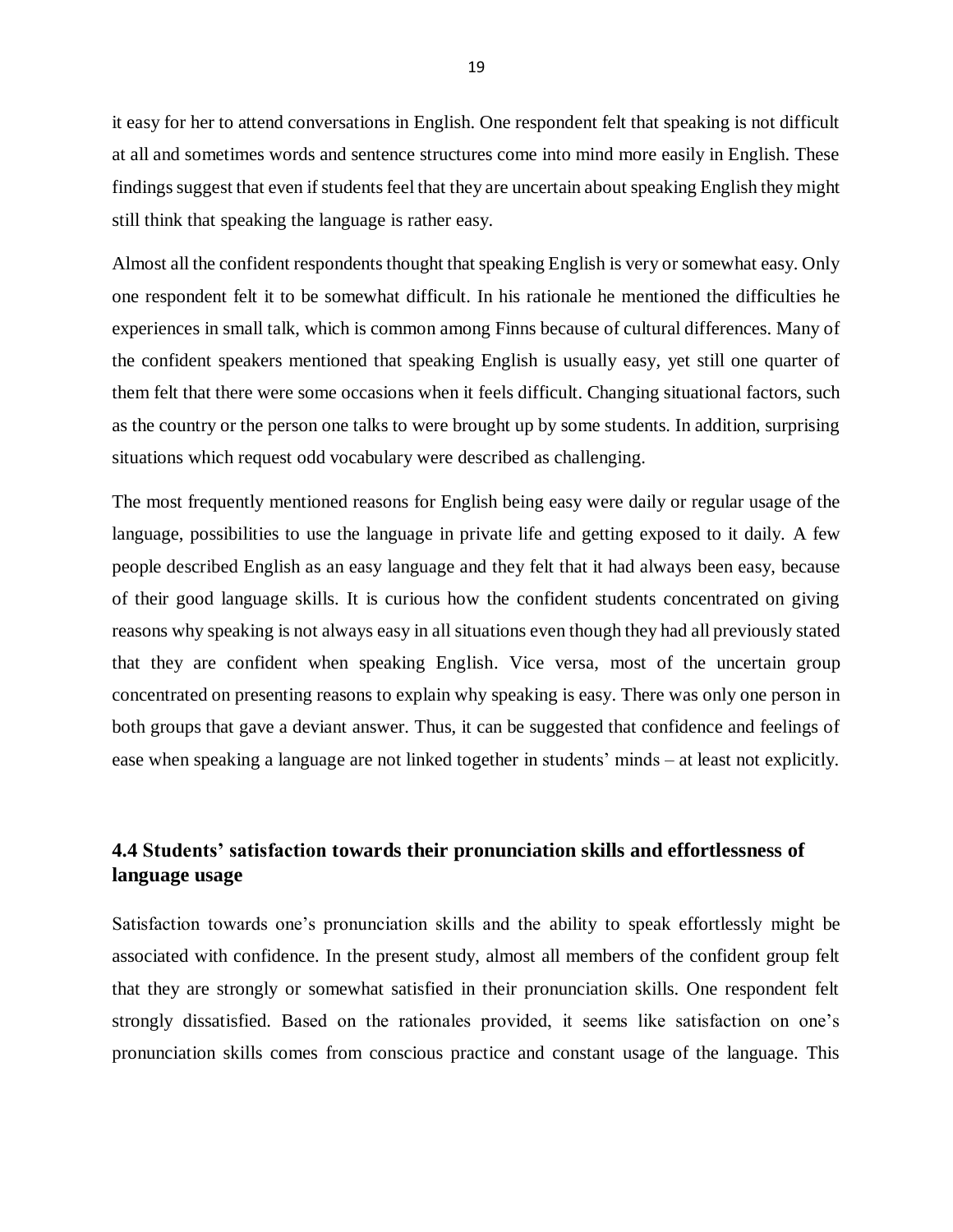supports Peltola et al.'s (2014) findings that pronunciation instruction has positive effects to the development of students' speaking skills and confidence.

However, many of those answering "somewhat satisfied" had chosen the answer because they felt that they had something to improve: the most often mentioned reasons were issues with certain sounds or intonation and occasional mistakes. In addition, few felt that they could be better if they had more practice. Moreover, mixing accents or audible Finnish accent bothered some. Members of the uncertain group were less satisfied in their pronunciation skills, but there was no divergence in the rationales between the confident and the uncertain group. Similarly, the uncertain group mentioned problems with certain sounds and mixing of accents.

Almost all the confident speakers felt that they can speak English effortlessly in unexpected situations. The most often mentioned reason for being able to speak English effortlessly was experience. In addition, the ability to adapt quickly and the ability to speak English and Finnish as well were mentioned few times. Reasons for not being able to use English effortlessly were the element of surprise and subject of discussion. Two of the uncertain respondents felt that they can speak English effortlessly in unexpected situations and three chose the option "I don't know". Only one respondent felt incapable of speaking English effortlessly. It seems like uncertainty does not necessarily lead to not being able to handle surprising situations. It seems that reasons for answering "no" or "I don't know" had all something to do with the individual's overall challenges in surprising situations.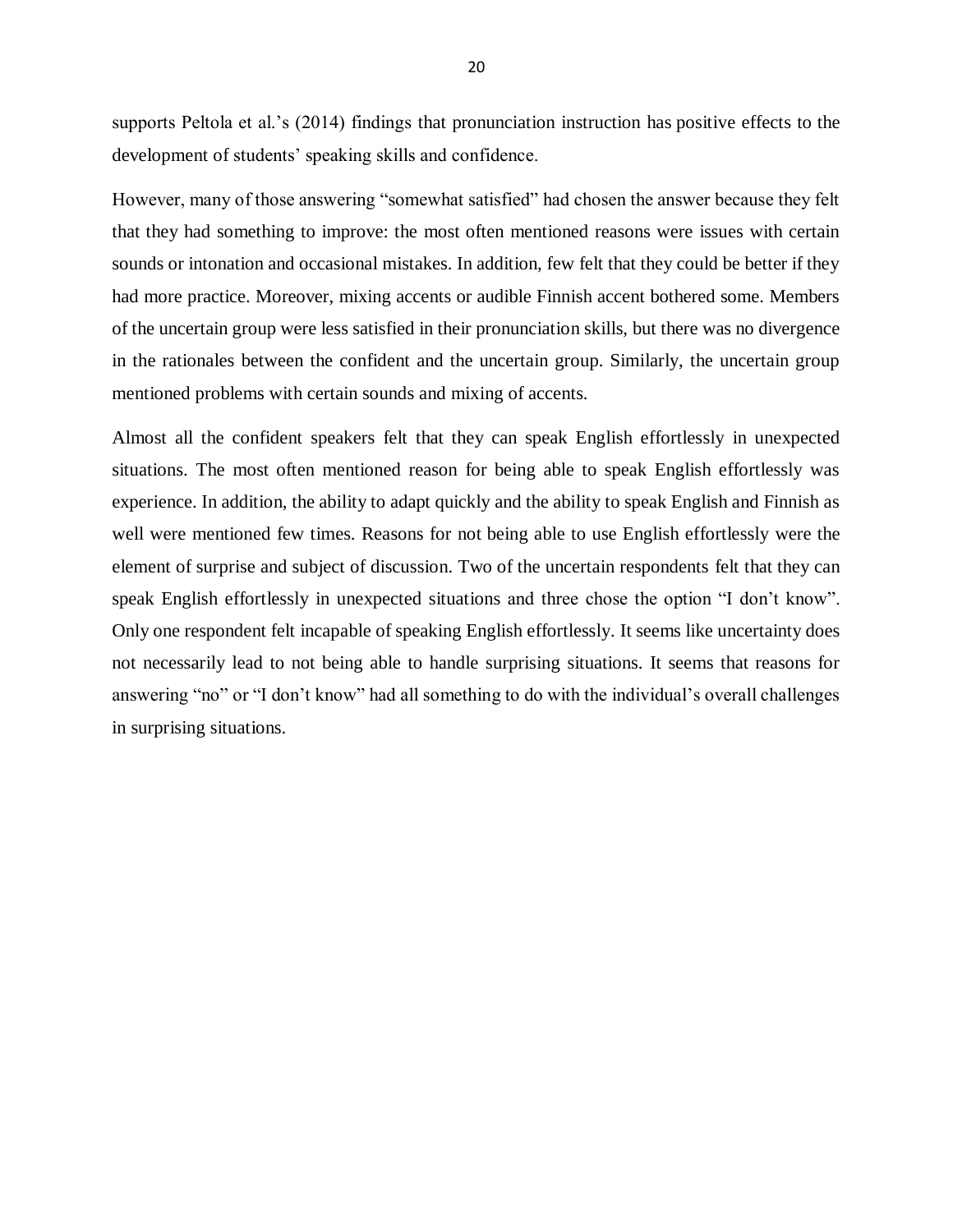# <span id="page-21-0"></span>**5 CONCLUSION**

The objective of the present study was to find out what the views of university students of English are on the pronunciation teaching they have received in their former upper secondary schools. Furthermore, the study aimed at finding out whether pronunciation teaching has consequences to the development of students' confidence to speak English. These aspects were considered as important topics for research because pronunciation teaching and its far-reaching effects to students' language competence have generally been ignored in Finnish upper secondary education.

The findings show that most of the university students of English feel confident about speaking English, but the pronunciation teaching they have received in upper secondary school has been insufficient and they have gained their confidence to use English by using it in their private lives instead of school. In addition, the uncertain students who did not feel confident about speaking English pointed out that there were not enough possibilities at school to practice speaking and thus their confidence to use English was low. The major problem in school teaching in most students' opinion was the monotonous practices and the lack of personal guidance and feedback from the teacher. These results show that pronunciation teaching in Finnish upper secondary education should be more individual-centered and diverse in methods.

These findings are in line with the background literature: for example, the results of many scholars (e.g. Iivonen et al. 2005; Rogerson-Revell 2011; Tergujeff 2013) on the inadequacy of pronunciation teaching of English are confirmed by this study. In addition, all those students who had consciously practiced pronunciation in their private lives or in rare occasions with the guidance of a teacher felt that their confidence to speak English had increased, because of the frequent or concentrated instruction. These findings are in line with Romova and Neville-Barton's(2007), Atli and Bergil's (2012), Peltola et. al.'s (2014), and Gilakjani's (2012) findings, which all state that conscious concentration on pronunciation practice does indeed increase students' confidence to speak English.

However, there are some limitations to be considered in this study. There were only thirty-eight participants and they were all from the same university. Thus, it cannot be generalized that these views are the views of all university students in Finland. Furthermore, the study could have had a deeper insight into students' opinions if the data was gathered through interviews instead of a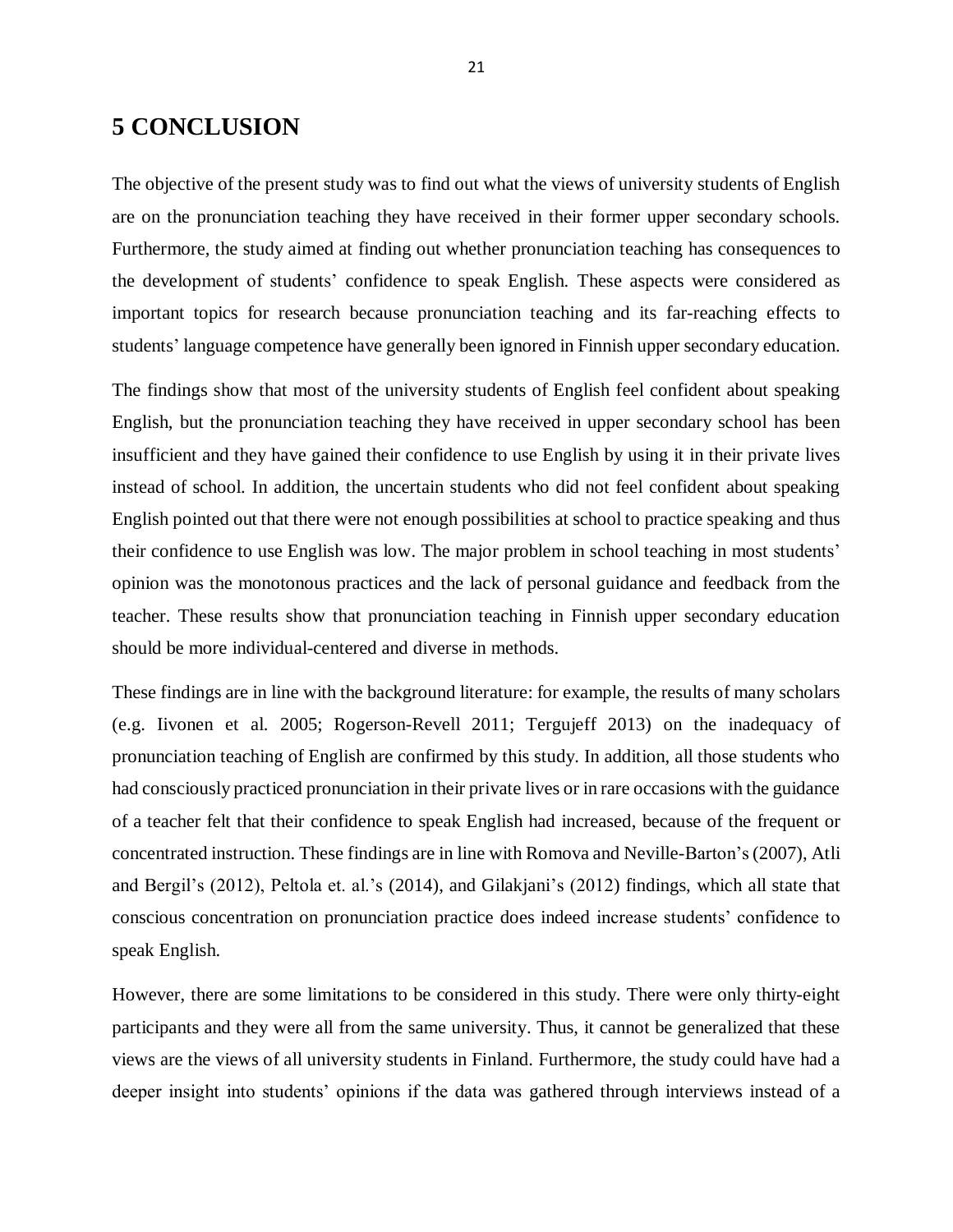questionnaire. Further research could concentrate on finding out more and comprehensive information about the connections between the development of confidence and language competence. In addition, the role of attitudes could be examined further.

The findings of the present study show what kind of far-reaching effects lacking pronunciation teaching can have. These effects extend to much further than only the classroom. The lack of pronunciation teaching can designate how students view the importance of pronunciation and how they feel about their speaking skills generally. Furthermore, without adequate possibilities to practice speaking English in the classroom students have to gain their confidence to speak the language from outside of school. Despite the prolonged negligence towards pronunciation, it is clear that language teaching should pay more attention to it.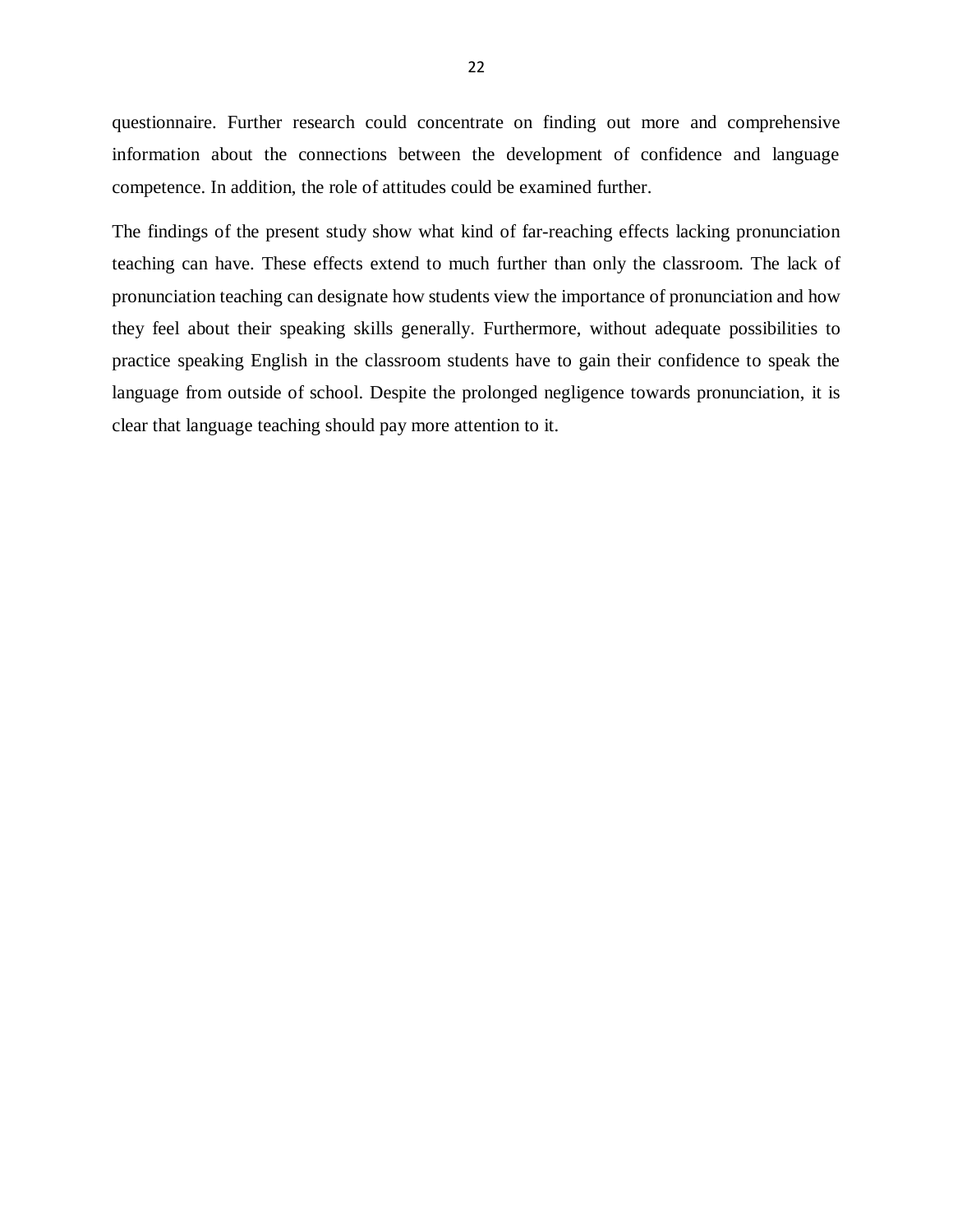## <span id="page-23-0"></span>BIBLIOGRAPHY

- Al-Wossabi, S. (2016). SLA classroom research and EFL teaching practices of oral skills. (report). *Theory and Practice in Language Studies* [online] 6 (11), 2061. [https://jyu.finna.fi/PrimoRecord/pci.gale\\_litrc486695226.](https://jyu.finna.fi/PrimoRecord/pci.gale_litrc486695226)
- Atli, I. and Bergil, A. S. (2012). The Effect of Pronunciation Instruction on Students' Overall Speaking Skills. *Procedia – Social and Behavioral Sciences* [online] 46, 3665-3671. doi: //doi.org/10.1016/j.sbspro.2012.06.124.

Dörnyei, Z. (2007). *Research Methods in Applied Linguistics.* Oxford: Oxford University Press.

- Finnish National Board of Education. *Lukion opetussuunnitelman perusteet 2015.* http://www.oph.fi/download/172124\_lukion\_opetussuunnitelman\_perusteet\_2015.pdf. (26 June, 2018)
- Gilakjani, A. P. (2012). The Significance of Pronunciation in English Language Teaching. *English Language Teaching* [online] 5 (4), 96. https://www.researchgate.net/publication/267722924 The Significance of Pronunciatio [n\\_in\\_English\\_Language\\_Teaching.](https://www.researchgate.net/publication/267722924_The_Significance_of_Pronunciation_in_English_Language_Teaching)
- Henderson, A., Frost, D., Tergujeff, E., Kautzsch, A., Murphy, D., Kirkova-Naskova, A., Waniek-Klimczak, E., Levey, D., Cunnigham, U. and Curnick, L. (2012). The English pronunciation teaching in Europe survey: selected results. *Research in Language* 10 (1), 5-27. [https://content.sciendo.com/view/journals/rela/10/1/article-p5.xml.](https://content.sciendo.com/view/journals/rela/10/1/article-p5.xml)
- Iivonen, A., Aulanko, R. and Vainio, M. (2005). *Monikäyttöinen fonetiikka* (3. p. ed.). Helsinki: Helsingin yliopisto.
- Lintunen, P. (2004). *Pronunciation and Phonemic Transcription: A Study of Advanced Finnish Learners of English.* Turku: University of Turku.
- Luoma, S. (2004). *Assessing speaking* [online]. Cambridge: Cambridge University Press. https://doi.org/10.1017/CBO9780511733017. (16 September 2018)
- Murphy, J. (1991). Oral Communication in TESOL: Integrating Speaking, Listening, and Pronunciation. *TESOL Quarterly* 25 (1), 51-75.
- Oksanen, P. (2016). *"The key is awareness rather than repetition": A multisensory pronunciation teaching intervention in a Finnish EFL context.* Unpublished Pro Gradu Thesis. University of Jyväskylä. Department of Teacher Education.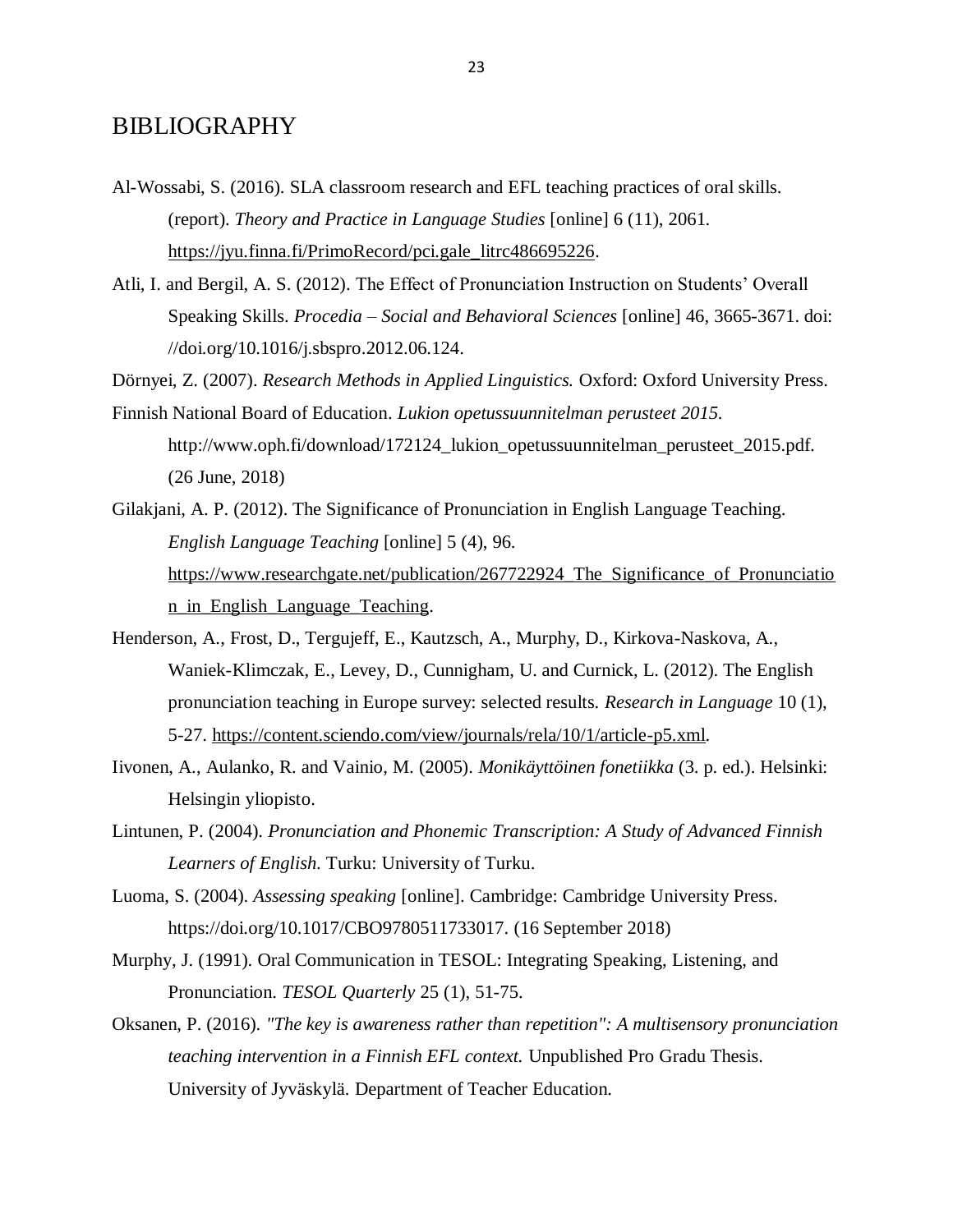- Peltola, M. S., Lintunen, P. and Tamminen, H. (2014). Advanced English Learners Benefit from Explicit Pronunciation Teaching: An Experiment with Vowel Duration and Quality. AFinLAE *Soveltavan Kielitieteen Tutkimuksia* [online] (6). [http://journal.fi/afinla/article/view/46282.](http://journal.fi/afinla/article/view/46282)
- Puskala, E. (2016). *"Understand and be understood": English pronunciation teaching in Finnish upper secondary schools assessed by university students of English.* Unpublished Bachelor's Thesis. University of Jyväskylä. Department of Languages.
- Rajamäki, A. (2016). *Pronunciation teaching in a Finnish secondary school: A case study.* Unpublished Bachelor's Thesis. University of Jyväskylä. Department of English.
- Rogerson-Revell, P. (2011). *English Phonology and Pronunciation Teaching.* London: Continuum. [https://jyu.finna.fi/Record/jykdok.1152987.](https://jyu.finna.fi/Record/jykdok.1152987)
- Roivainen, S. (2018). *Learners' opinion on their English pronunciation formation.* Unpublished Bachelor's Thesis. University of Jyväskylä. Department of Language and Communication Studies.
- Romova, Z. and Neville-Barton P. (2007). 'I have a lot more to say than actually I am able to.' A Study of Oral Skills Development of Undergraduate EAL Learners. *New Zealand Studies in Applied Linguistics* [online] 13 (2), 1-15.

https://jyu.finna.fi/PrimoRecord/pci.informit389180591693054.

Tergujeff, E. (2013). *English Pronunciation Teaching in Finland* [online]. [http://urn.fi/URN:ISBN:978-951-39-5322-5.](http://urn.fi/URN:ISBN:978-951-39-5322-5)

Thornbury, S. (2005). *How to teach speaking*. Harlow, England: Longman.

- Tlazalo Tejeda, A. C. and Basurto Santos, N. M. (2014). Pronunciation Instruction and Students' Practice to Develop Their Confidence in EFL Oral Skills (la instruccin de la pronunciacin y la prctica de los estudiantespara el desarrollo de la confianza en habilidades orales en ingls como lengua extranjera). *PROFILE: Issues in Teachers' Professional Development* [online] 16 (2), 151-170. [https://jyu.finna.fi/PrimoRecord/pci.ericEJ1053842.](https://jyu.finna.fi/PrimoRecord/pci.ericEJ1053842)
- Vaarala, T. (2010). *"Ai dount vant tu saund laik Mika Häkkinen": Finnish Upper Secondary School Students Perceptions on English Pronunciation.* Unpublished Bachelor's Thesis. University of Jyväskylä. Department of Languages.
- Zhang, Y. (2009). Reading to speak: Integrating oral communication skills. *English Teaching Forum* [online] 47 (1), 32-34. [https://jyu.finna.fi/PrimoRecord/pci.ericEJ923446.](https://jyu.finna.fi/PrimoRecord/pci.ericEJ923446)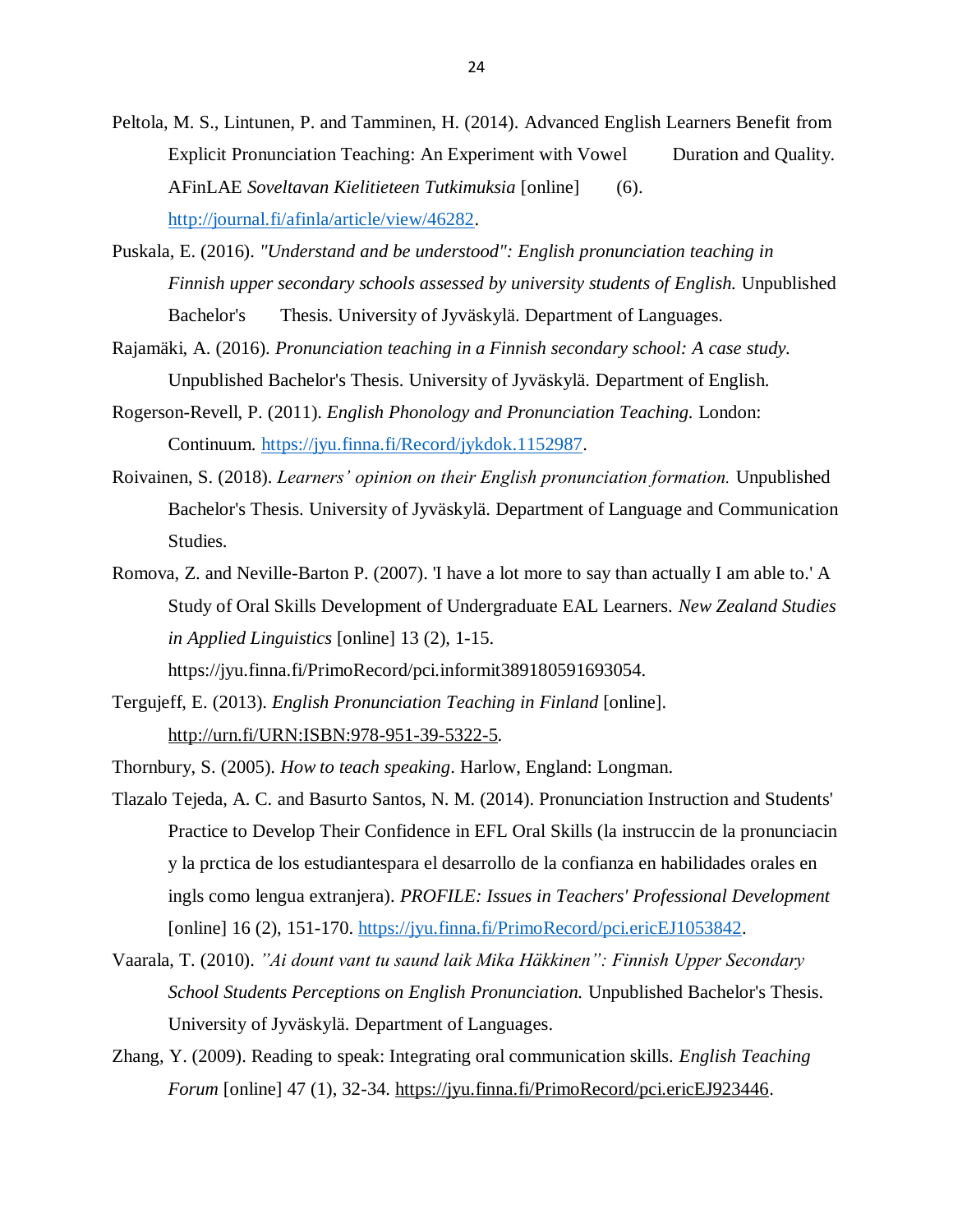# <span id="page-25-0"></span>APPENDIX 1: QUESTIONNAIRE

# **Kysely englannin kielen puhe- ja ääntämistaidoista Questionnaire on English speaking and pronunciation skills**

Arvoisa vastaaja,

Tällä kyselyllä kerään tietoa kandidaatin tutkielmaani varten. Tutkielmani koskee nykyisten yliopisto-opiskelijoiden mielipiteitä ja kokemuksia englannin kielen puhetaitojen ja ääntämisen opetuksesta suomalaisessa lukio-opetuksessa. Kysely koostuu sekä monivalinta- että avoimista kysymyksistä. Kyselyssä ei ole oikeita tai vääriä vastauksia ja toivon, että vastaat kysymyksiin rehellisesti. Kysely on jaettu kahteen osioon ja ensimmäisessä osiossa pyydän sinua miettimään nykyisiä englannin puhe- ja ääntämistaitojasi ja vastaamaan kysymyksiin niiden pohjalta. Toisessa osiossa pyydän, että pohdit lukiossa saamaasi opetusta ja vastaat kysymyksiin niiden pohjalta.

Kaikkia keräämiäni tietoja käytetään anonyymisti pelkästään tutkielmaani varten, eikä vastauksia voida yhdistää yksittäisiin henkilöihin. Taustatietoja käytetään vain tilastollisten eroavaisuuksien huomioimiseen. Kyselyyn vastaamiseen kuluu aikaa n. 15-20 minuuttia riippuen vastaustesi pituudesta.

\_\_\_\_\_\_\_\_\_

Dear respondent,

I am gathering data for my bachelor's thesis, which is concerned with university students' opinions and experiences on English speaking skills and pronunciation teaching in Finnish upper secondary school teaching. The questionnaire consists of Likert scale questions and open-ended questions. There are no right, or wrong answers and I hope you will answer the questions truthfully. The questionnaire is divided into two sections and in the first section I ask you to think about your current speaking and pronunciation skills and answer the questions based on them. In the second section, I ask you to consider the teaching you have received in your upper secondary school and answer the questions based on your experiences there.

All the information gathered will be used confidentially for the thesis and the answers cannot be linked to anyone. The background information is only used to see statistical differences. Answering the questionnaire will take approximately 15 to 20 minutes depending on the length of your answers.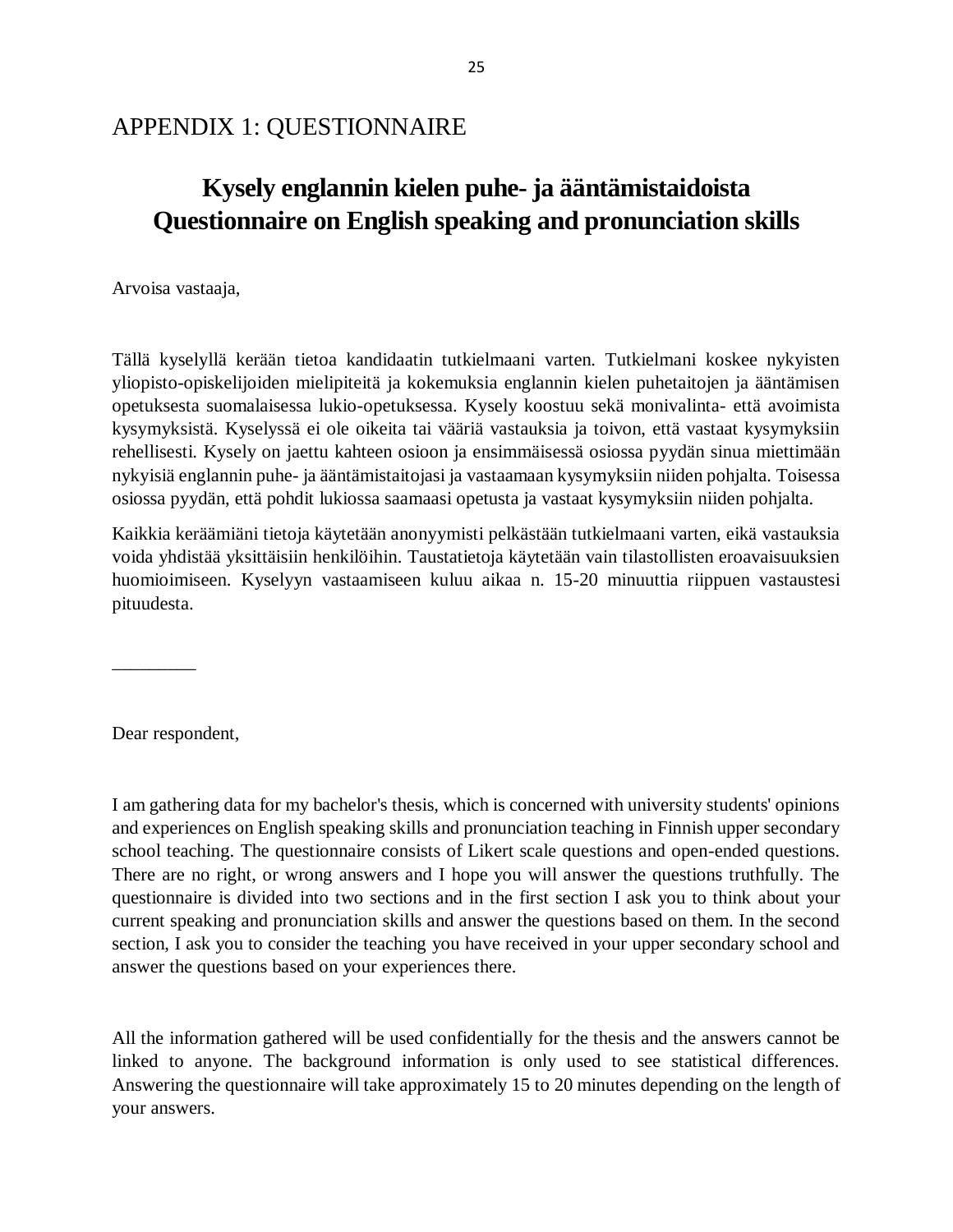Mikäli teillä on jotain kysyttävää, voitte olla yhteydessä minuun sähköpostilla / If you have any further questions you can contact me via email: oona.r.j.hamm@student.jyu.fi

Kiittäen / Kind regards

Oona Hamm

 $\overline{\phantom{a}}$ 

# **Taustatiedot / Background information**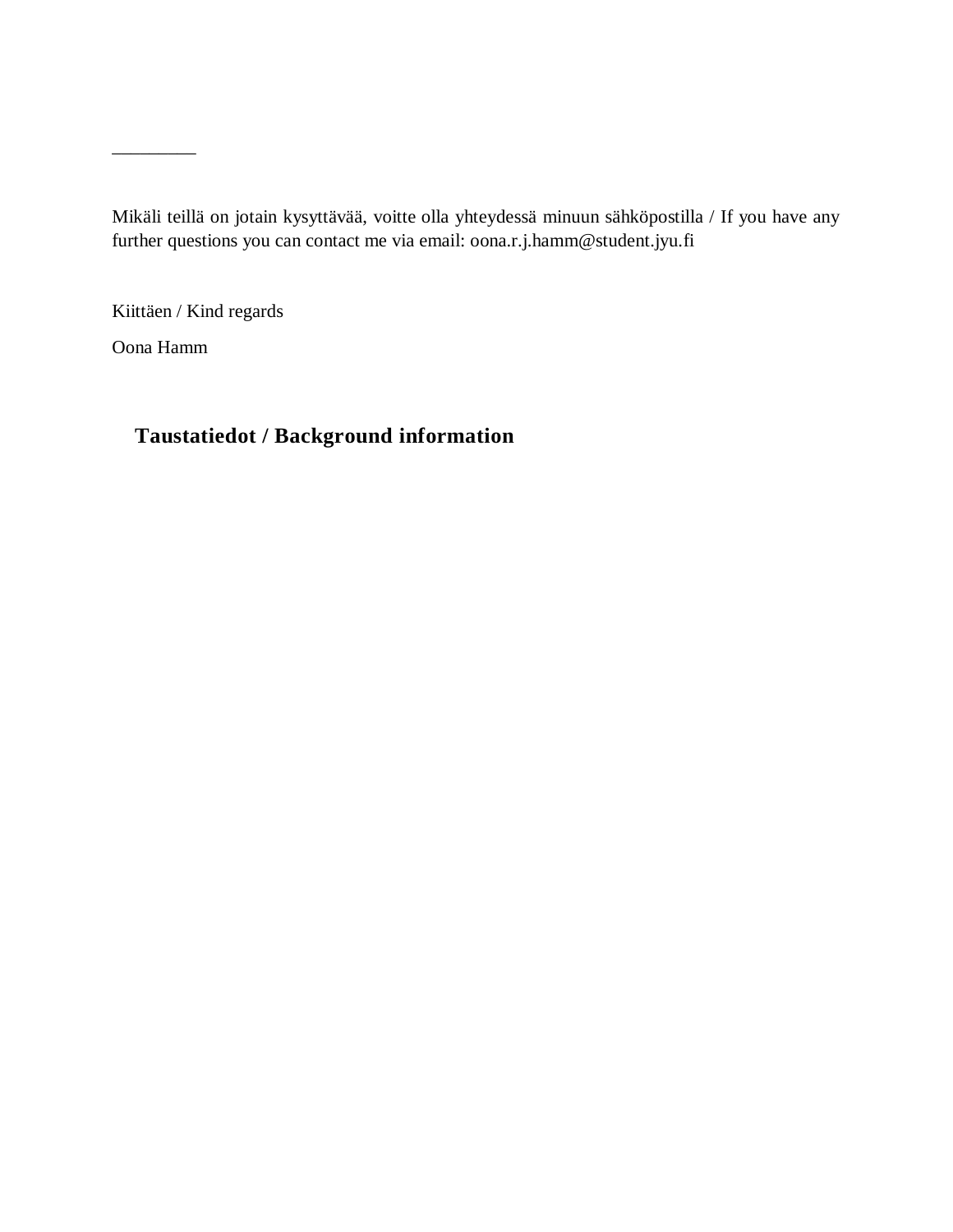

Pääaineopiskelija / Major student Sivuaineopiskelija / Minor student Muu, mikä? / Other, which?

## **2. Opintovuosi / Year of studies**

 $\bigcirc$ 1. vuoden opiskelija / 1st year student 2. vuoden opiskelija / 2nd year student 3. vuoden opiskelija / 3rd year student 4. vuoden opiskelija / 4rd year student 5. vuoden opiskelija / 5th year student Muu, mikä? / Other, which?

### **3. Syntymävuosi / Year of birth**

### **4. Sukupuoli / Gender**

Mies Nainen Muu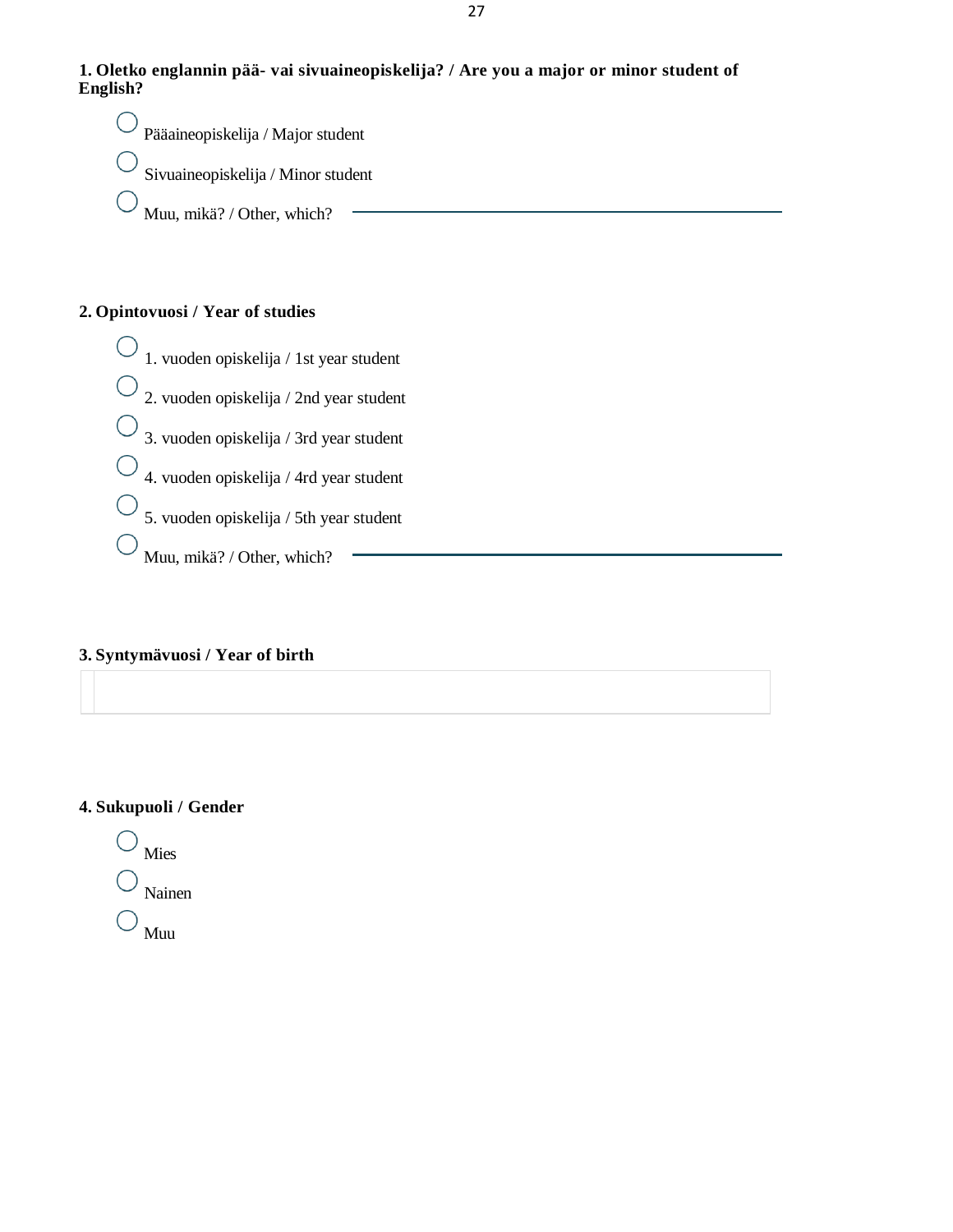**5. Maakunta, jossa suoritit lukion / Region where you went to upper secondary school**

Ahvenanmaa Etelä-Karjala Etelä-Pohjanmaa Etelä-Savo Kainuu Kanta-Häme Keski-Pohjanmaa Keski-Suomi Kymenlaakso Lappi Pirkanmaa Pohjanmaa Pohjois-Karjala Pohjois-Pohjanmaa Pohjois-Savo Päijät-Häme Satakunta Uusimaa Varsinais-Suomi

**Kyselyn ensimmäinen osio alkaa tästä. Vastatessasi tämän sivun kysymyksiin pyydän sinua pohtimaan nykyisiä englannin kielen puhumisen ja ääntämisen taitojasi ja vastaamaan kysymyksiin niiden pohjalta.**

**The first set of the questions begins here. When answering the questions on this page, please consider your current speaking and pronunciation skills and give your answers based on them.**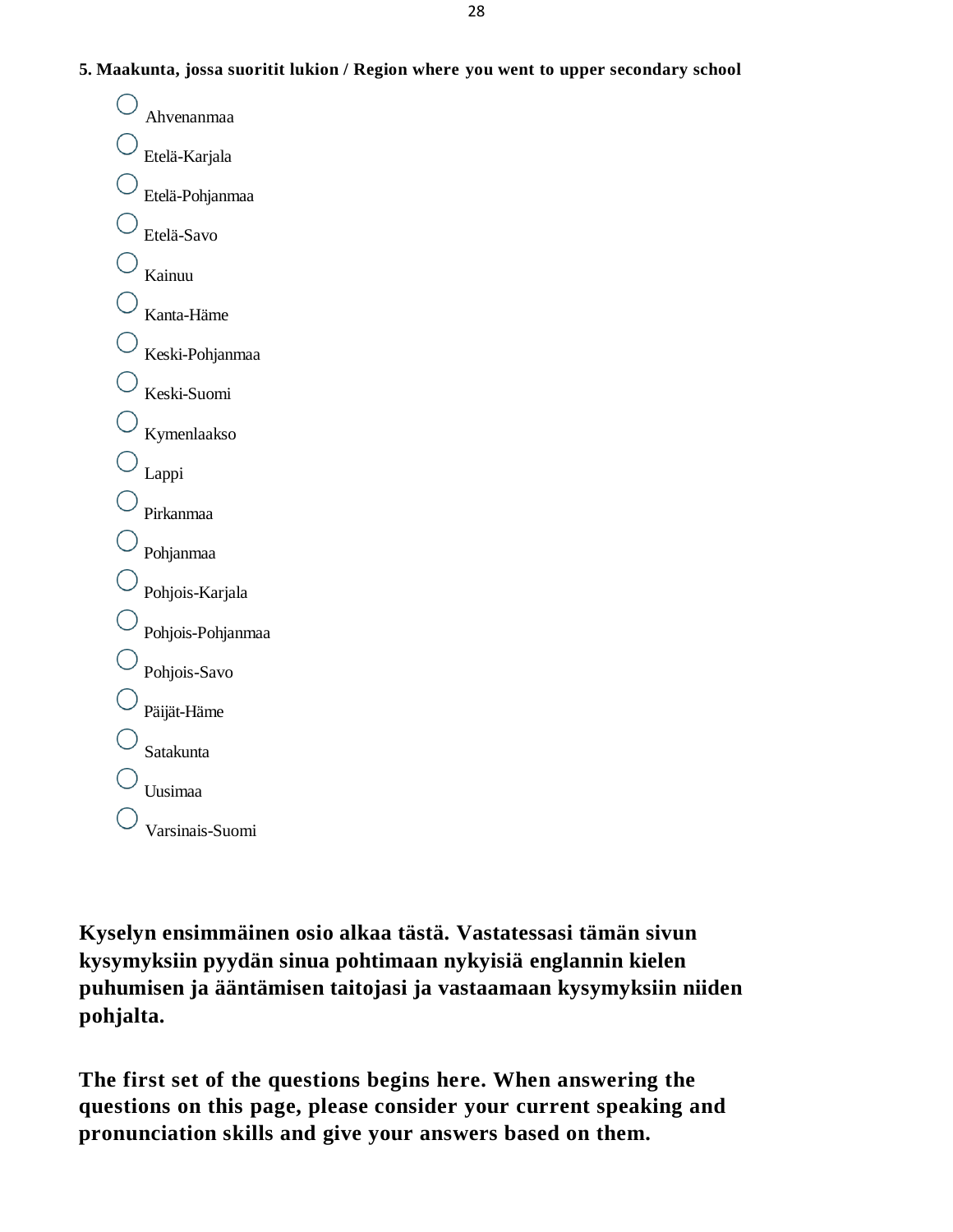**6. English? Tunnetko itsesi varmaksi puhuessasi englantia? / Do you feel confident when speaking**

 $\bigcirc$  Kyllä / Yes En / No

### **7. Miksi? Perustele vastauksesi / Why? Please give reasons for your answer**

# **8. Täydennä seuraava lause / Complete the following statement:**

|                                                                         |                                           |                                            | Ei<br>helppoa<br>eikä                          |                                       |                                      |
|-------------------------------------------------------------------------|-------------------------------------------|--------------------------------------------|------------------------------------------------|---------------------------------------|--------------------------------------|
|                                                                         | Erittäin<br>vaikeaa/<br>Very<br>difficult | Melko<br>vaikeaa/<br>Somewhat<br>difficult | vaikeaa/<br>Not easy<br><b>or</b><br>difficult | Melko<br>helppoa/<br>Somewhat<br>easy | Erittäin<br>helppoa/<br>Very<br>easy |
| Englannin kielen puhuminen on<br>mielestäni / To me speaking English is |                                           |                                            |                                                |                                       |                                      |

## **9. Miksi? Perustele vastauksesi / Why? Please give reasons for your answer**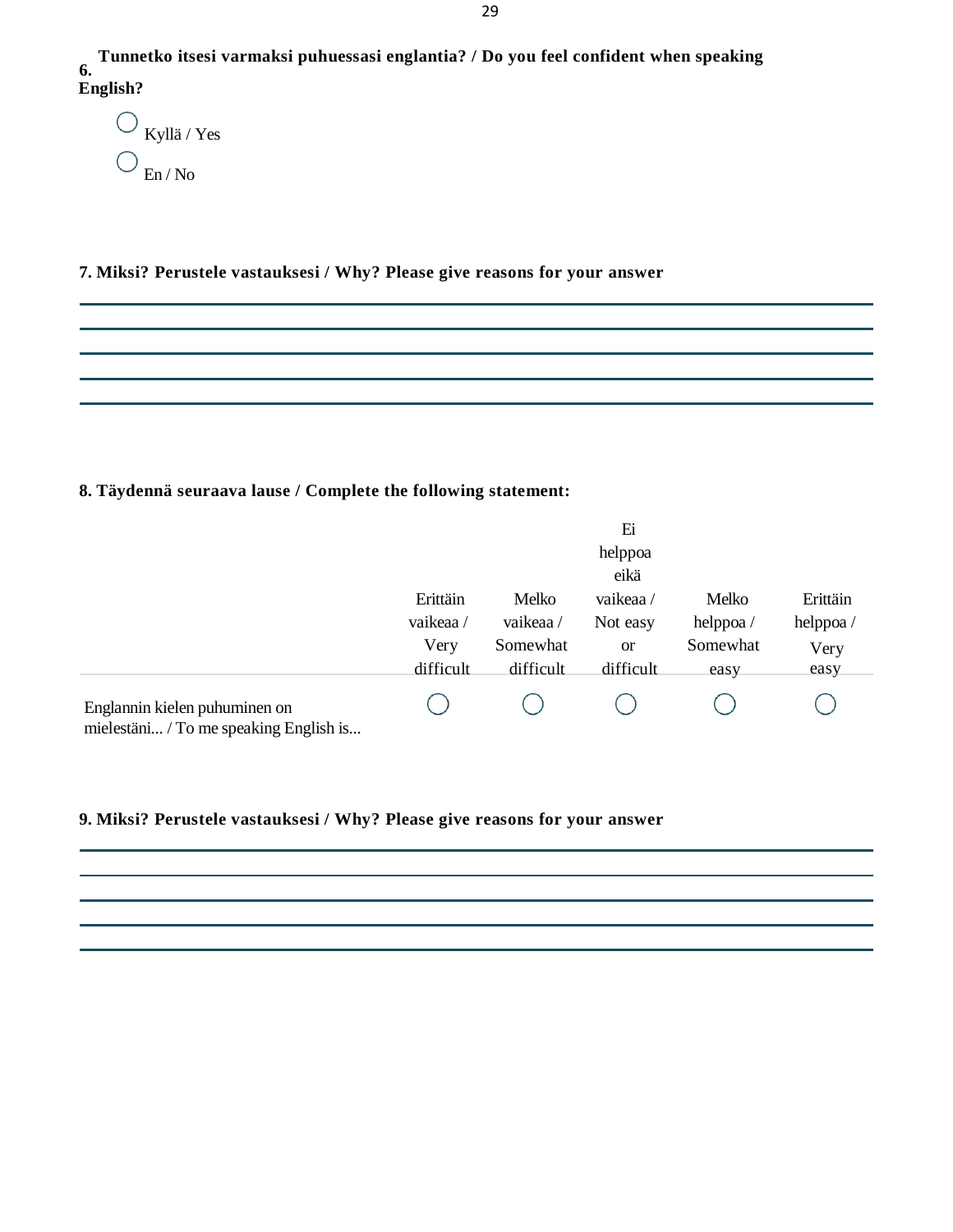**10. Käyttäen seuraavaa arvoasteikkoa, arvioi kuinka tyytyväinen olet nykyiseen englannin kielen ääntämisen tasoosi / Using the following scale please rate how satisfied you are with your current level of English pronunciation skills?**

|               |             |                                        | 3. Ei       |            |                           |
|---------------|-------------|----------------------------------------|-------------|------------|---------------------------|
|               |             |                                        | tyytyväinen |            |                           |
|               |             |                                        | eikä        |            |                           |
|               |             | 2.                                     | tyytymätön/ | 4.         |                           |
|               | 1. Erittäin | Jokseenkin                             | <b>Not</b>  | Jokseenkin | 5. Erittäin               |
|               |             | tyytymätön/ tyytymätön/                | satisfied   |            | tyytyväinen/ tyytyväinen/ |
|               | Strongly    | Somewhat                               | nor         | Somewhat   | Strongly                  |
|               |             | dissatisfied dissatisfied dissatisfied |             | satisfied  | satisfied                 |
| Olen $/$ I am |             |                                        |             |            |                           |

**11. Perustele vastauksesi / Please give reasons for your answer**

**12. Koetko pystyväsi puhumaan englantia vaivattomasti yllättävissäkin tilanteissa? / Do you feel that you can speak English effortlessly even in unexpected situations?**

 $\bigcirc$  Kyllä / Yes En / No En tiedä / I don't know

**13. Perustele vastauksesi / Please give reasons for your answer**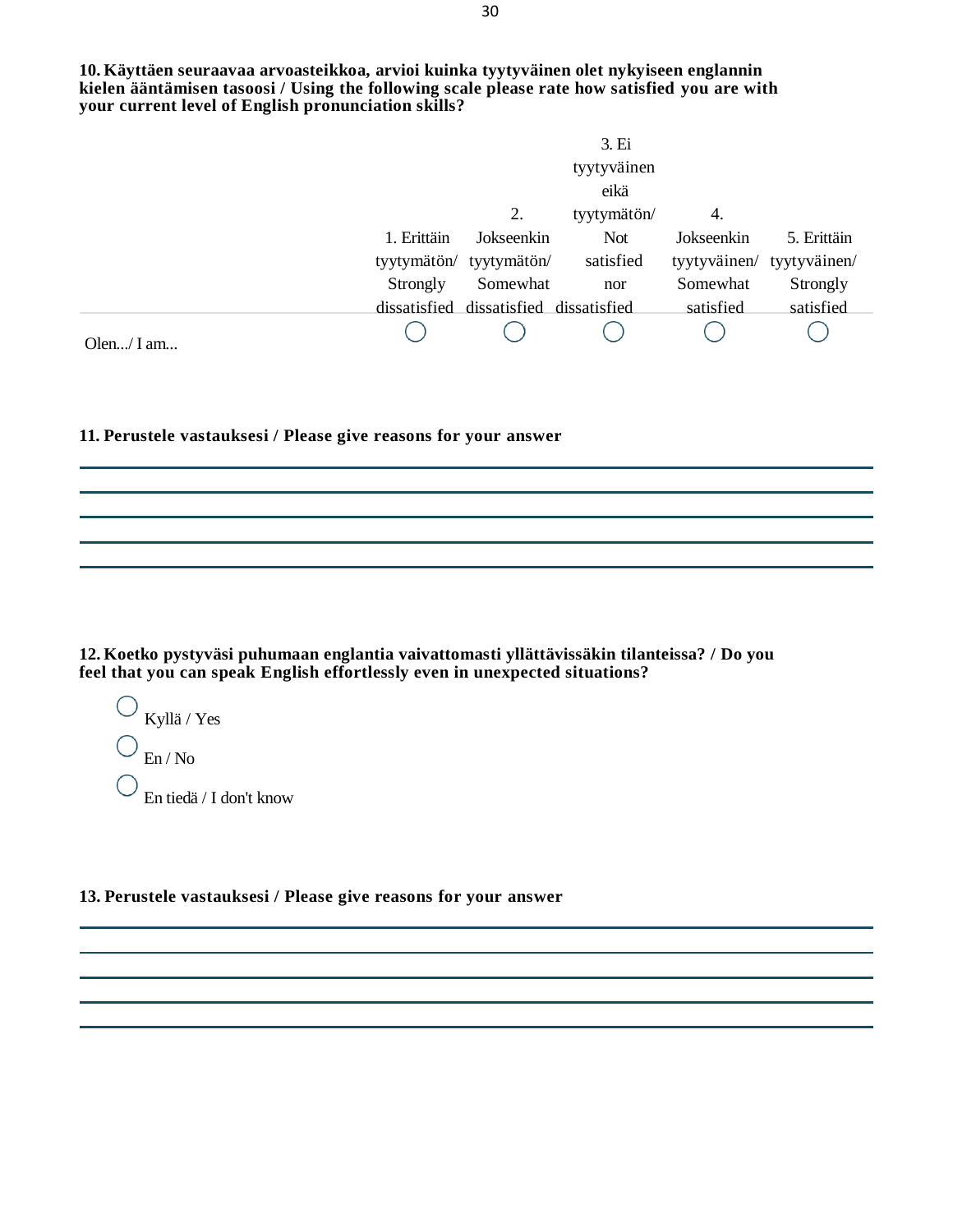**Kyselyn toinen osio alkaa tästä. Muista miettiä lukiossa saamaasi opetusta, kun vastaat näihin kysymyksiin.**

**The second set of questions starts here. When answering these questions remember to think about your upper secondary school experiences.**

**14. Opetettiinko sinulle ääntämistä lukiossa? / Did you receive pronunciation teaching in your former upper secondary school?**

| Kyllä / Yes             |
|-------------------------|
| Ei/No                   |
| En tiedä / I don't know |

### **15. Millä tavoin ääntämistä opetettiin lukiossasi? / In which ways was pronunciation taught in your school?**

| Toistamalla opettajan perässä / Repeating after the teacher              |
|--------------------------------------------------------------------------|
| Lukemalla ääneen / Reading aloud                                         |
| Opettelemalla foneettisia merkkejä / Learning the phonetic alphaphet     |
| Tekemällä suullisia pari- tai ryhmätöitä / Doing oral pair or group work |
| Katsomalla englanninkielisiä videoita / Watching English speaking videos |
| Pitämällä suullisia esityksiä / Giving oral presentations                |
| Muu mikä? / Other, which?                                                |
|                                                                          |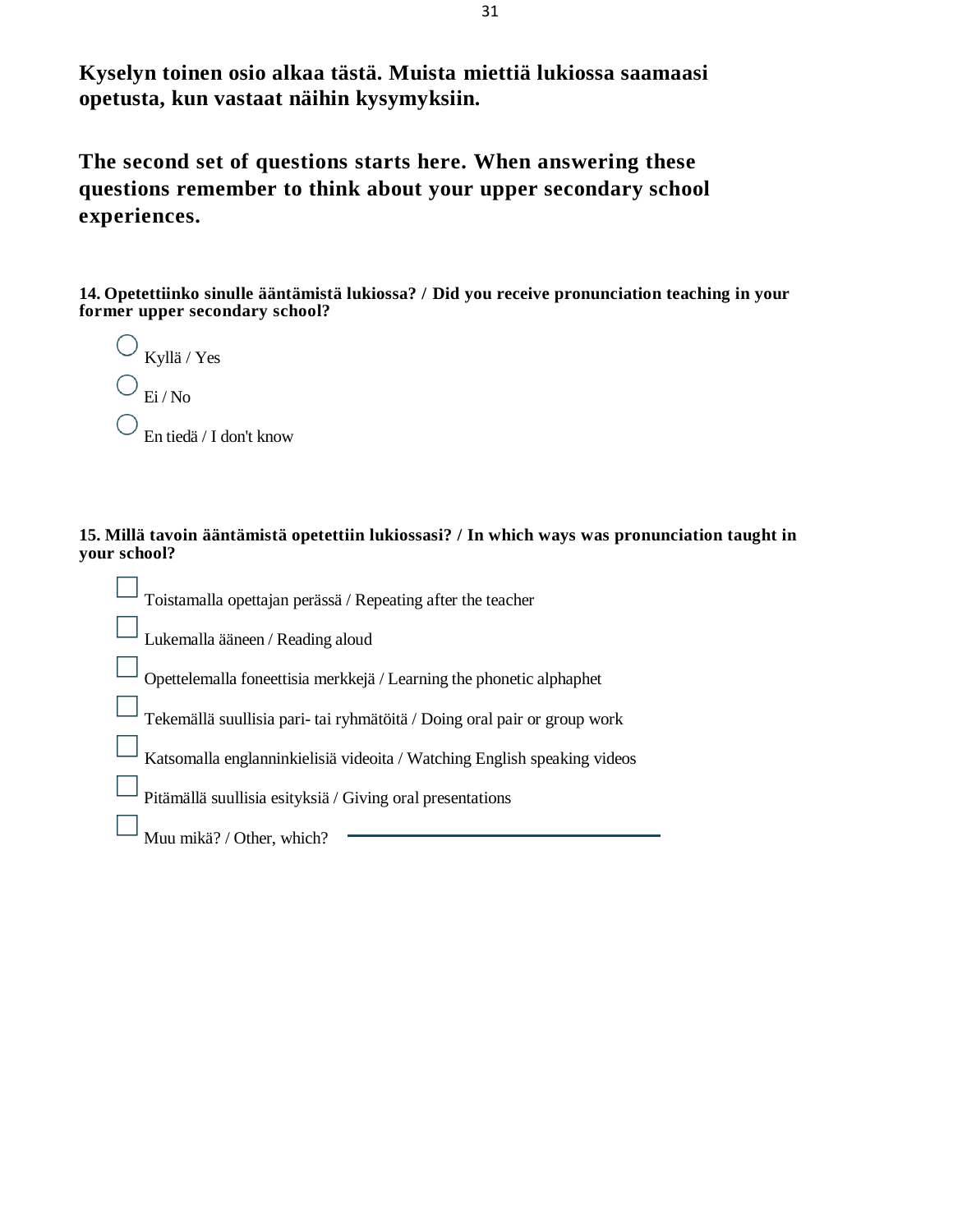**16. Käyttäen seuraavaa arvoasteikkoa, arvioi miten tyytyväinen olet entisen lukiosi ääntämisen opetustapoihin / Using the following scale please rate how satisfied you are** with the teaching methods of pronunciation in your former upper secondary school?

|               |             |                                        | 3. Ei       |                           |             |
|---------------|-------------|----------------------------------------|-------------|---------------------------|-------------|
|               |             |                                        | tyytyväinen |                           |             |
|               |             |                                        | eikä        |                           |             |
|               |             | 2.                                     | tyytymätön/ | 4.                        |             |
|               | 1. Erittäin | Jokseenkin                             | <b>Not</b>  | Jokseenkin                | 5. Erittäin |
|               |             | tyytymätön/ tyytymätön/                | satisfied   | tyytyväinen/ tyytyväinen/ |             |
|               | Strongly    | Somewhat                               | nor         | Somewhat                  | Strongly    |
|               |             | dissatisfied dissatisfied dissatisfied |             | satisfied                 | satisfied   |
| Olen $/$ I am |             |                                        |             |                           |             |

### **17. Perustele vastauksesi / Please give reasons for your answer**

**18. Käyttäen seuraavaa arvoasteikkoa, arvioi kuinka tyytyväinen olet lukioaikaisten opettajiesi ääntämiseen? / Using the following scale please rate how satisfied you are on your upper secondary school teachers' pronunciation?**

|             |          |                                        | Ei                                |                                                       |           |
|-------------|----------|----------------------------------------|-----------------------------------|-------------------------------------------------------|-----------|
|             |          |                                        | tyytyväinen                       |                                                       |           |
|             |          |                                        | eikä                              |                                                       |           |
|             | Erittäin |                                        | Jokseenkin tyytymätön/ Jokseenkin |                                                       | Täysin    |
|             |          |                                        |                                   | tyytymätön/ tyytymätön/ Not tyytyväinen/ tyytyväinen/ |           |
|             | Strongly |                                        | Somewhat satisfied or Somewhat    |                                                       | Strongly  |
|             |          | dissatisfied dissatisfied dissatisfied |                                   | satisfied                                             | satisfied |
| Olen / I am |          |                                        |                                   |                                                       |           |

### **19. Perustele vastauksesi / Please give reasons for your answer**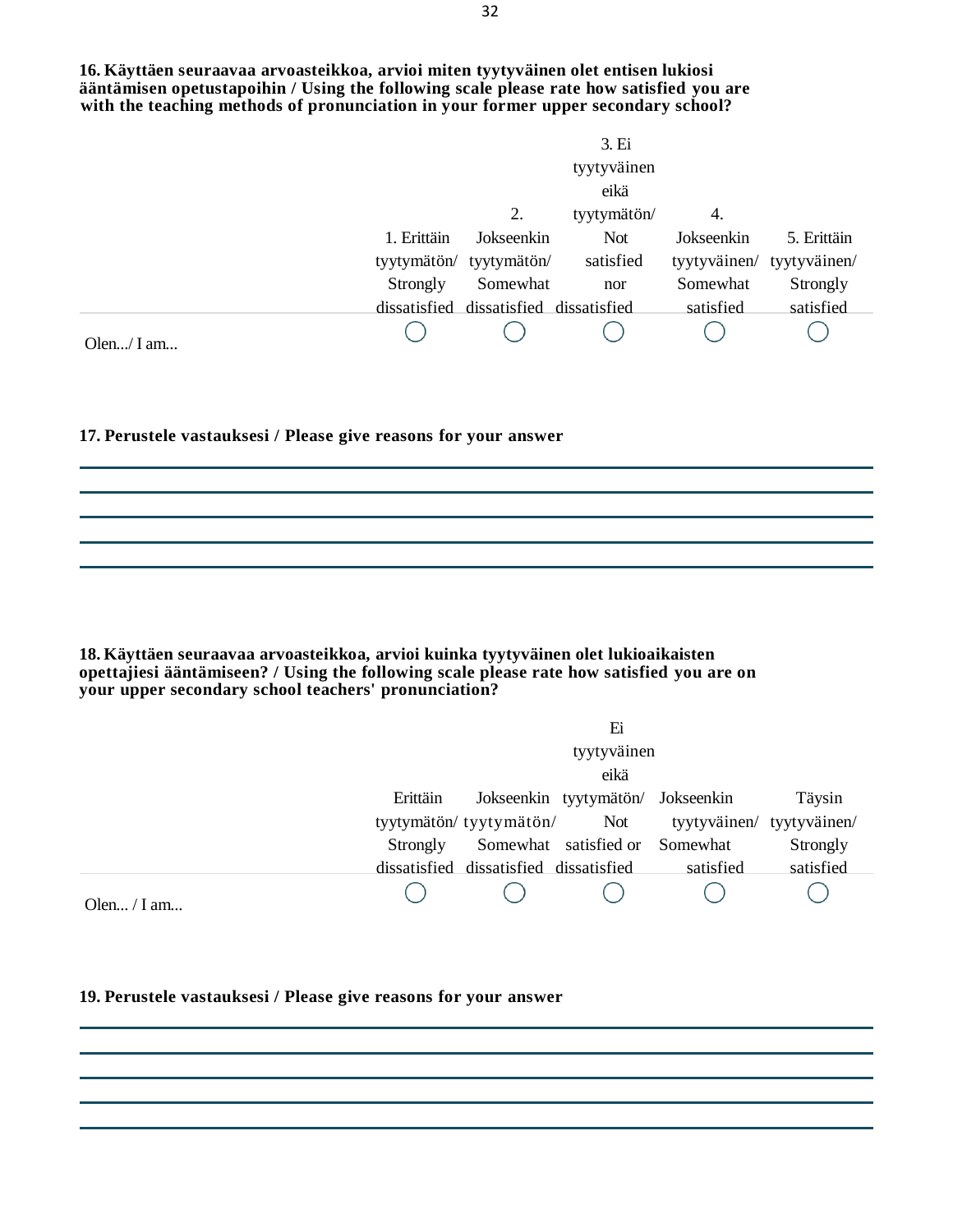|                          |             |             | 3. Ei    |                                |        |
|--------------------------|-------------|-------------|----------|--------------------------------|--------|
|                          |             |             | hyvää    |                                |        |
|                          |             |             | eikä     | 4.                             |        |
|                          | 1. Erittäin | Jokseenkin  |          | huonoa/ Jokseenkin 5. Erittäin |        |
|                          | huonoa/Very | huonoa/     | Not good | hyvää/                         | hyvää/ |
|                          | poor        | Fairly poor |          | nor poor Fairly good Excellent |        |
| Opetus oli/ Teaching was |             |             |          |                                |        |

**21. Perustele vastauksesi / Please give reasons for your answers**

**22. Oliko lukiossasi tarjolla valinnainen ääntämiskurssi? / Did your former upper secondary school offer an optional pronunciation course?**

Kyllä / Yes Ei / No

**23. Suorititko valinnaisen ääntämiskurssin? / Did you take the optional pronunciation course?**

Kyllä / Yes Ei / No

**24. Koetko valinnaisen kurssin olleen hyödyllinen? / Do you feel that the optional course was useful?**

Kyllä / Yes En / No En suorittanut kurssia / I didn't take the course